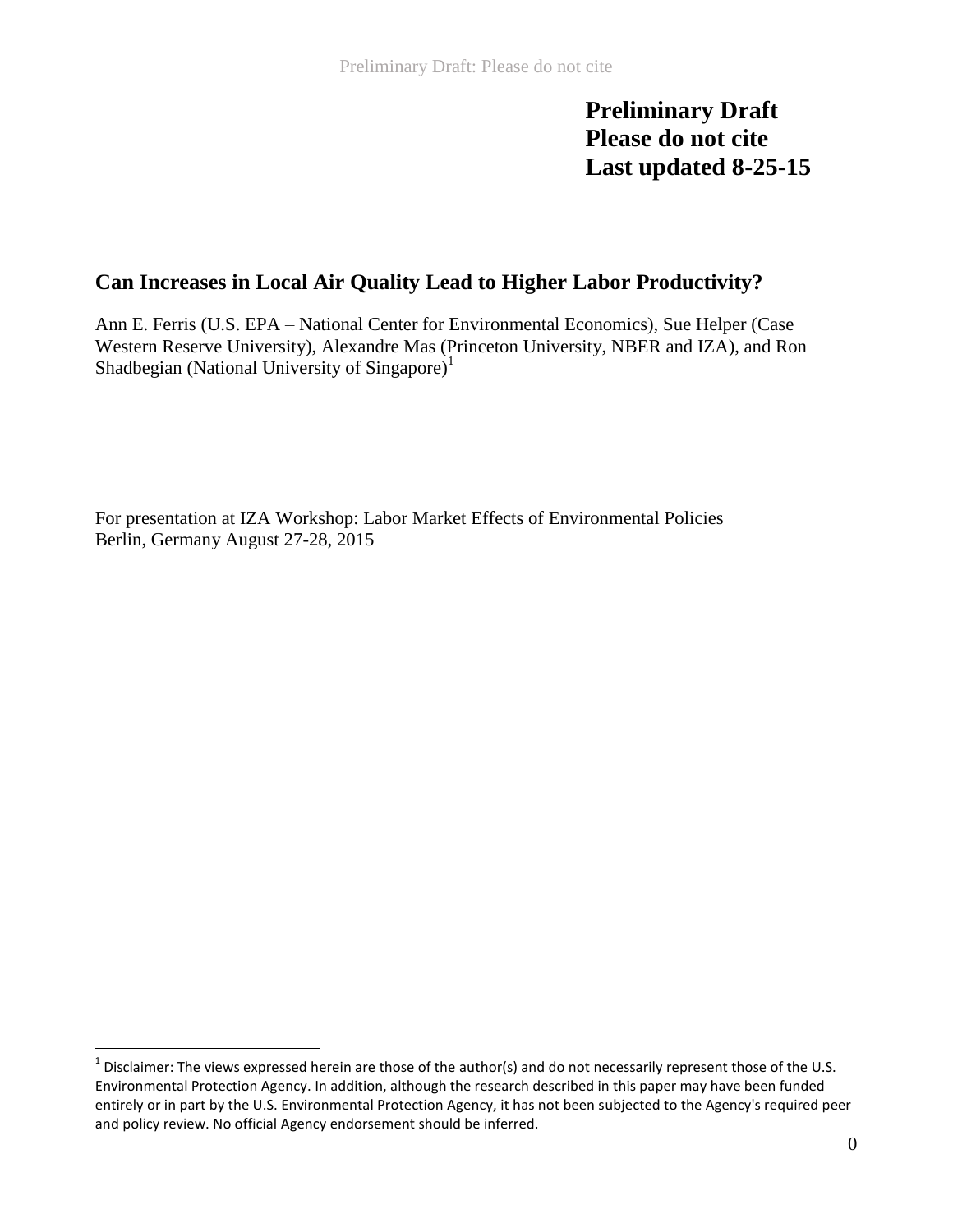### **Abstract**

In this paper, we estimate the impact of changes in local air quality on labor productivity. We do this by combining hourly data on ambient concentration levels of specific air pollutants – particulate matter (PM<sub>2.5</sub>), ozone (O<sub>3</sub>), sulfur dioxide (SO<sub>2</sub>), nitrous oxides (NOx) – with high frequency data on indoor labor productivity at supermarkets in a western U.S. metropolitan area. The nascent literature on immediate impacts of different levels of air pollution on contemporaneous productivity has generally found that contemporaneous worker productivity on days with higher pollution levels is lower, but these studies are few, and focus on outdoor work or indoor settings in highly polluted areas. Though  $PM_{2.5}$  is capable of infiltrating buildings, amounts may be reduced by the use of air conditioning indoors. Our initial results indicate that there is no statistical relationship between ambient air pollution and productivity of supermarket cashiers, suggesting that indoor workers in climate controlled environments may be relatively protected from outdoor air pollution, when compared to outdoor workers or indoor workers without air conditioning.

## **1. Introduction**

 $\overline{a}$ 

In this paper, we estimate the impact of changes in local air quality on indoor labor productivity. We do this by combining hourly data on ambient concentration levels of specific air pollutants – particulate matter (PM<sub>2.5</sub>), ozone (O<sub>3</sub>), sulfur dioxide (SO<sub>2</sub>), nitrous oxides (NOx) – with high frequency data on indoor labor productivity at supermarkets in a western U.S. metropolitan area, using a dataset from Mas and Moretti (2009). This is an important issue because benefit-cost analysis of environmental regulations attempts to measure improvements in social welfare due to environmental policies, and improvements in labor productivity may be associated with improvements in air quality. For example, EPA's Regulatory Impact Analysis for the Clean Power Plan<sup>2</sup>, includes a table listing quantified and unquantified social benefits. One of the unquantified benefits listed is "outdoor worker productivity" for ozone, which is instead assessed qualitatively due to data and resource limitations (EPA 2015a).

Most of the previous literature has looked at the impacts of long-term exposure to pollution on health. However, the immediate impacts of different levels of air pollution on contemporaneous productivity

<sup>&</sup>lt;sup>2</sup> EPA Clean Power Plan, Regulatory Impact Analysis: [http://www2.epa.gov/sites/production/files/2015-](http://www2.epa.gov/sites/production/files/2015-08/documents/cpp-final-rule-ria.pdf) [08/documents/cpp-final-rule-ria.pdf,](http://www2.epa.gov/sites/production/files/2015-08/documents/cpp-final-rule-ria.pdf) see Table ES-6 "Quantified and Unquantified Benefits" on p. ES-12.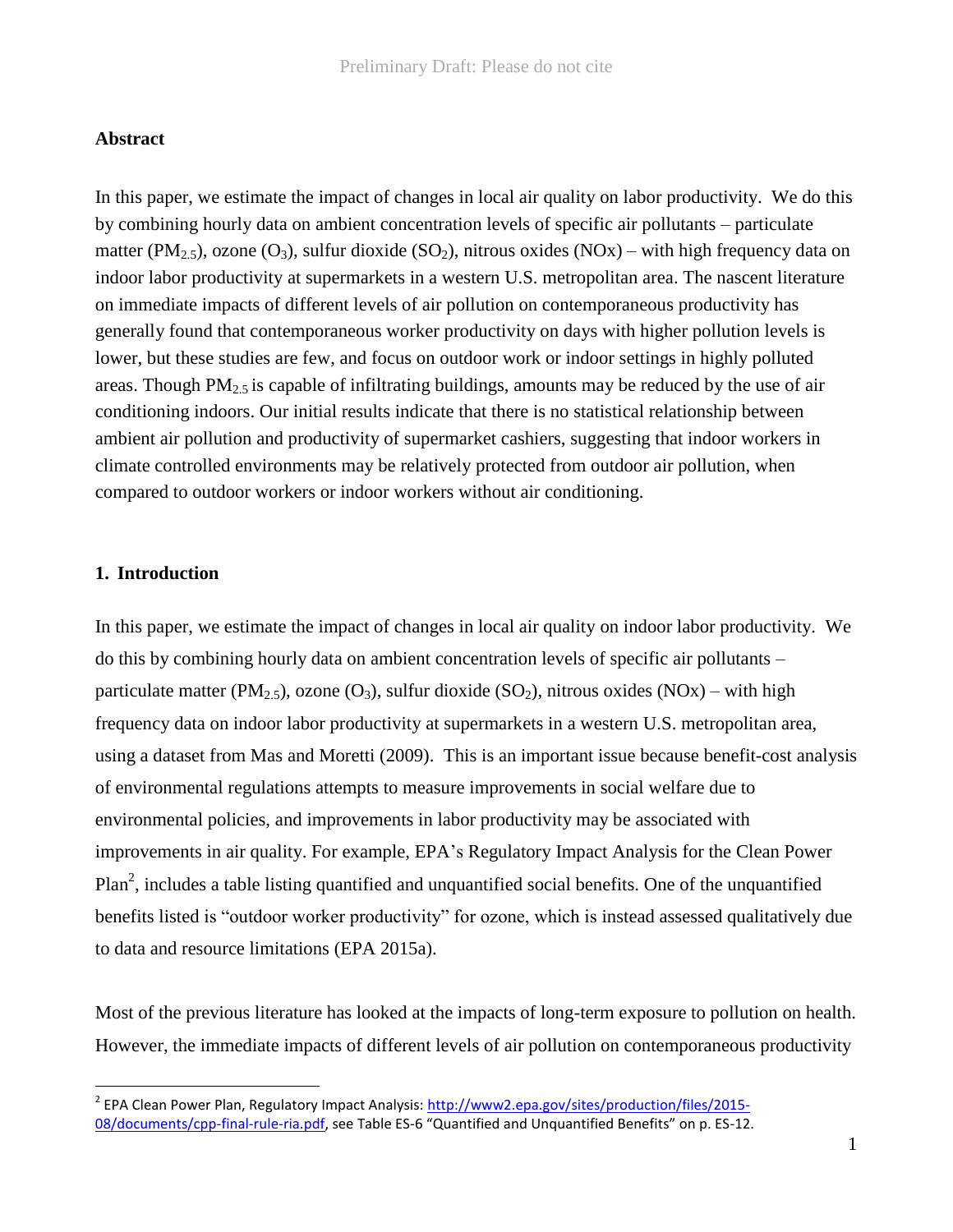have not been well studied. The nascent literature to which we propose to contribute has generally found that contemporaneous worker productivity is lower on days with higher pollution levels, but these studies are few, and the one peer-reviewed paper we are aware of focuses on outdoor work. Given that manufacturing, an almost entirely indoor activity, in the United States employs approximately 12.4 million workers (approximately 9% of U.S. employment<sup>3</sup>) accounts for approximately 12.5% of GDP<sup>4</sup>, retail trade – also almost entirely indoors as well, accounts for 5.9% of GDP<sup>5</sup> (approximately 11% of U.S. employment<sup>6</sup>), and the service sector accounts for 68.4% of GDP<sup>7</sup>, most production taking place indoors (approximately 71% of U.S. employment<sup>8</sup>), more research on indoor workers is necessary. Given recent environmental regulations aimed at improvements in local air quality (e.g. EPA's National Ambient Air Quality Standards proposed revisions for Ozone (2014), and final revisions for PM (2012)) how ambient air quality may affect labor productivity is currently an extremely important policy issue.

Health is a significant type of human capital. Improvements in health can improve labor productivity via increasing workers' physical capabilities (e.g. strength and stamina), as well as their mental capabilities (e.g. the ability to think and reason). <sup>9</sup> Thus pollution may affect labor productivity, indirectly through health impacts and more directly through contemporaneous impacts to work performance. There has been much research linking decreases in pollution to improvements in health (e.g. EPA (2011), and Graff Zivin and Neidell (2013)), and research that links improvements in health to improvements in human capital and labor productivity (Grossman 1972, 2000). However, the detailed data required to isolate the more direct impact of pollution on contemporaneous labor productivity, separately from overall impacts on health, poses a significant barrier to research.

An additional effect of environmental regulation may well be increased labor productivity, working through the channel of improved air quality leading to healthier workers. However, until quite recently there was virtually no peer-reviewed empirical literature specifically estimating the impact

 $^3$  U.S. Bureau of Labor Statistics (CES): manufacturing, May 2015: 12,333,000 employees. Total non-farm U.S. employment May 2015: 141,625,000; http://www.bls.gov/web/empsit/ceseeb1a.htm.

<sup>4</sup> Manufacturing as a percent of GDP: 2015:Q1; ; https://research.stlouisfed.org/fred2/series/VAPGDPMA

<sup>&</sup>lt;sup>5</sup> Retail trade as a percent of GDP: 2015:Q; https://research.stlouisfed.org/fred2/series/VAPGDPR

 $^6$  U.S. Bureau of Labor Statistics (CES): retail trade, May 2015: 15,631,200 employees.

<sup>&</sup>lt;sup>7</sup> Private services-producing industries as a percent of GDP: 2015:Q1; <https://research.stlouisfed.org/fred2/series/VAPGDPSPI>

 $^8$  U.S. Bureau of Labor Statistics (CES): private service-providing industries, May 2015: 100,157,000 employees.

 $^9$  Bloom and Canning (2005) use adult survival rates as their measure of health and find that an increase in adult survival rates by one percentage point increases labor productivity by roughly 2.8 percent."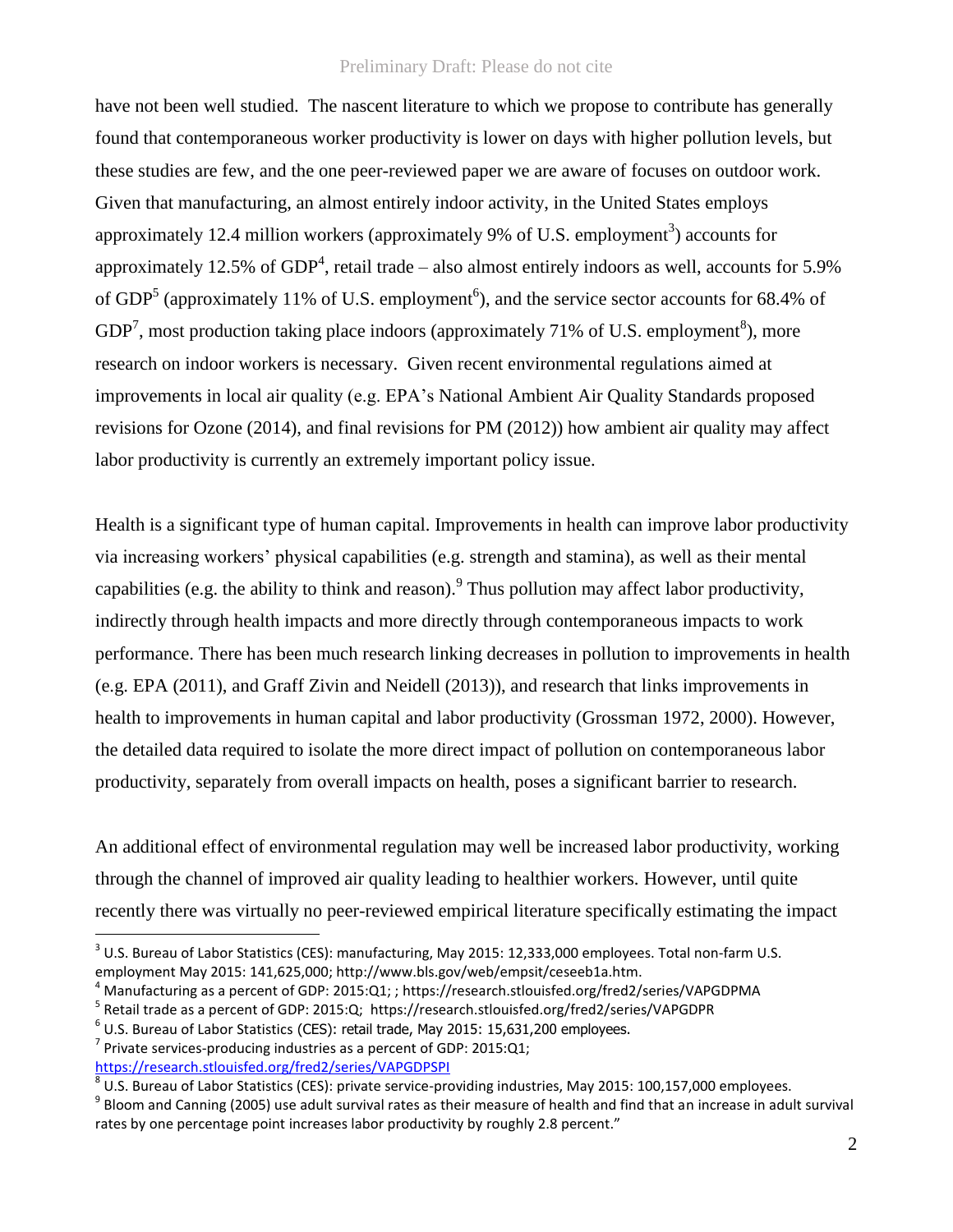of changes in local air quality on labor productivity. There is good reason to think pollution, in particular  $PM<sub>2.5</sub>$ , could reduce short-term worker productivity via increases in blood pressure, minor headaches, respiratory irritation and irritation to the eyes, ears, nose and throat (Pope, 2000; Ghio, Kim and Devlin, 2000; Auchincloss et al, 2008).<sup>10</sup> These milder symptoms can begin quickly (possibly as soon as a few hours) after exposure, especially for individuals with pre-existing cardiovascular and respiratory conditions. Moreover, fine particles can also affect people for several days after being exposed. PM<sub>2.5</sub> is extremely small; these "fine particles" have diameters smaller than 2.5 micrometers (approximately 1/30 the diameter of a human hair) and can persist in the air for prolonged periods of time.<sup>11</sup> PM<sub>2.5</sub> can enter buildings with little difficulty with penetration rates from 70–100 percent (Thatcher and Layton, 1995; Ozkaynak et al., 1996; and Vette et al., 2001). This, unlike other pollutants that do not easily penetrate buildings or dissipate quickly once inside a building, makes  $PM_{2.5}$  extremely hard to avoid even by retreating indoors. However,  $PM_{2.5}$  may be removed by air conditioning or air ventilation systems with filters that can capture such small particles. (Riley et al, 2002, and EPA, 2009)<sup>12</sup> Ozone, on the other hand, due to its chemical composition (with NOx and VOC precursors) and dependence on sunlight, may be less of an issue in indoor environments. Exposure to ozone can affect lung function, and potential impacts can vary greatly across individuals.<sup>13</sup> An average outdoor worker may experience moderate lung function effects and possibly lung injury and inflammation during an 8-hour exposure to high ambient levels of ozone. On the other hand, people resting for most of the day in an air-conditioned building with little air turnover would suffer few effects (EPA 2015b).

Our paper is closest in spirit to Chang et al  $(2014)$ .<sup>14</sup> We examine the effect of ambient air quality on contemporaneous indoor labor productivity at a set of supermarkets in the same metropolitan area of

 $10$  Increased hospitalization rates for respiratory illness associated with PM<sub>2.5</sub> provides further evidence that fine particles can cause impact the respiratory system – Stafoggia et al (2013), Dominici et al (2008) and Bell et al (2006) – though these studies focus on older individuals.

<sup>11</sup> Particulate Matter: Basic Information http://www.epa.gov/pm/basic.html

<sup>&</sup>lt;sup>12</sup> "Ozone concentrations indoors typically vary between 20% and 80% of outdoor levels depending upon whether windows are open or closed, air conditioning is used, or other factors such as indoor sources. People with the greatest cumulative exposure are those heavily exercising outdoors for long periods of time when ozone concentrations are high… People with the lowest cumulative exposure are those resting for most of the day in an air-conditioned building with little air turnover." [ [http://www.epa.gov/apti/ozonehealth/population.html\]](http://www.epa.gov/apti/ozonehealth/population.html) Currently we only include ozone levels as a control variable, but in the next version of this paper we plan to do a much more careful analysis of the potential impact of ozone on worker productivity.<br><sup>13</sup> http://www.ene.com/enti/eccurity.it/issaed.com

<http://www.epa.gov/apti/ozonehealth/population.html>

 $14$  Our paper is also similar to Li et al (2015), but in their paper PM<sub>2.5</sub> levels are orders of magnitude higher than in our sample, making it difficult to compare our results.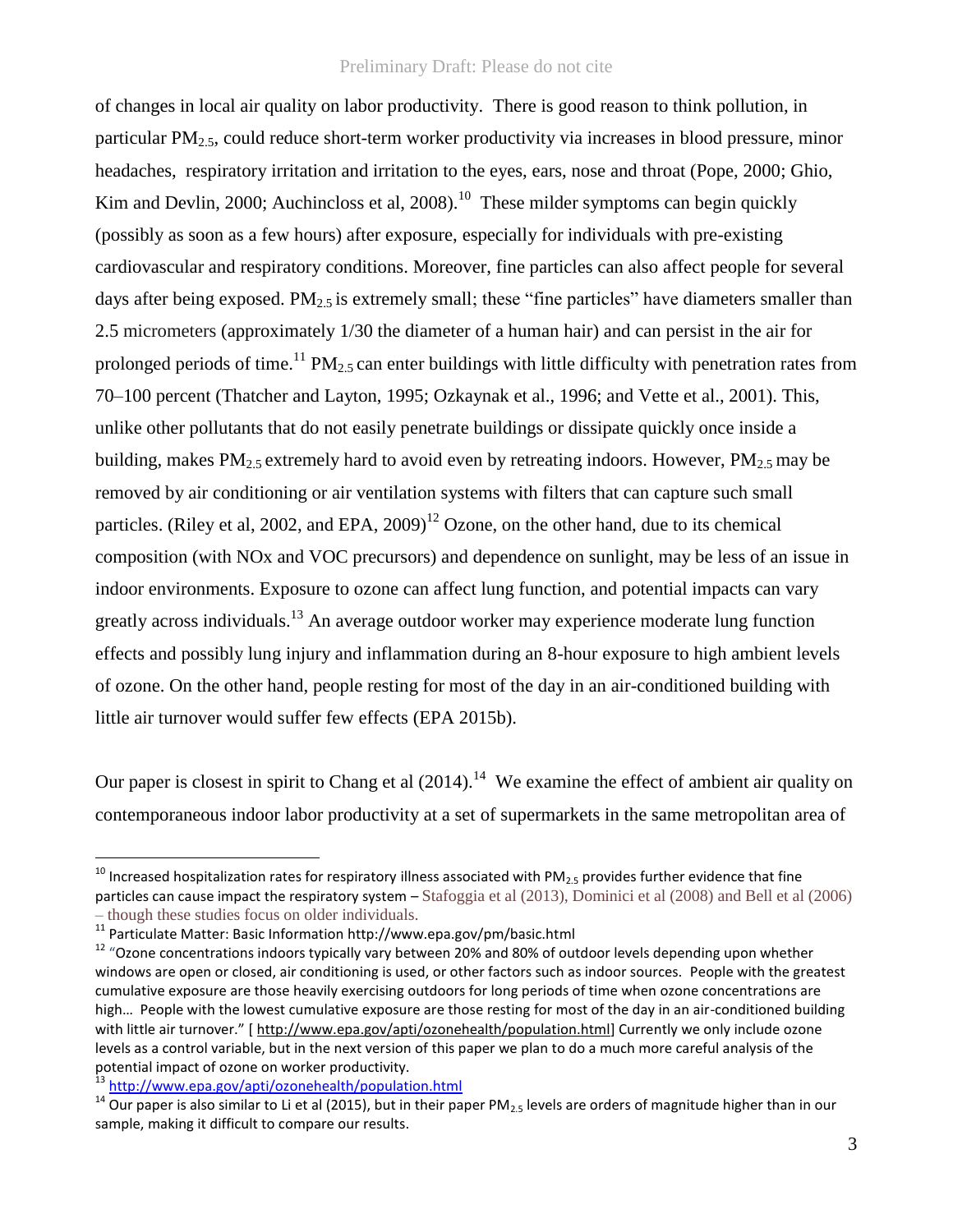a Western U.S. state. To do this, we use a quasi-experimental design that exploits a panel data set consisting of all transactions performed by cashiers from six stores of a national supermarket chain for two years, for dates between 2003 and 2006. We have scanner-level data on the number of items scanned and the length of each transaction, measured in seconds, which allows us to obtain a precise, high-frequency measure of productivity for each cashier.

We measure hourly concentration levels of each of  $O_3$ ,  $PM_{2.5}$ ,  $SO_2$ , and NOx at two air quality monitors located near our sample of supermarkets. We link each supermarket to the closest ambient air quality monitor for each of these pollutants – all our grocery stores link to two monitors. Having monitors in two locations in the metro area provides us with rich variation in air quality across space as well as time, whereas previous research had to rely solely on variation over time. Our empirical strategy, exploits the high-frequency fluctuations across time and space in ambient concentrations of  $O_3$ , PM<sub>2.5</sub>, SO<sub>2</sub>, and NO<sub>x</sub>.

Our preliminary results indicate that there is no statistically significant decline in indoor productivity due to increases in ambient concentrations of  $PM_{2.5}$  or any of our other pollutants. We have done several sensitivity analyses allowing  $PM<sub>2.5</sub>$  to have various non-linear effects on productivity, using logs of PM<sub>2.5</sub> levels and productivity, and examining different lagged values of PM<sub>2.5</sub> levels (e.g. 1hour, 3-hours, and 48 hours), but our results are robust to any of these variations. We have also estimated labor supply specifications, based on the intensive margin: hours worked, and similarly find no statistically significant relationship between ambient concentrations of  $PM_{2.5}$  or any of our other pollutants. So unlike Chang et al (2015), who find relatively large negative indoor productivity effects of  $PM_{2.5}$ , our findings using very detailed productivity measures and higher frequency measures of ambient  $PM_{2.5}$  concentrations in an air-conditioned setting, suggest that  $PM_{2.5}$ , does not have statistically significant, nor economically substantial, negative impacts on productivity.

Our paper is organized as follows: Section 2 reviews the brief literature which examines the impact of ambient pollution levels on worker productivity. In section 3 we discuss the data and empirical methodology. Section 4 presents our preliminary results, followed by concluding remarks and next steps in section 5.

# **2. Ambient Pollution and Productivity**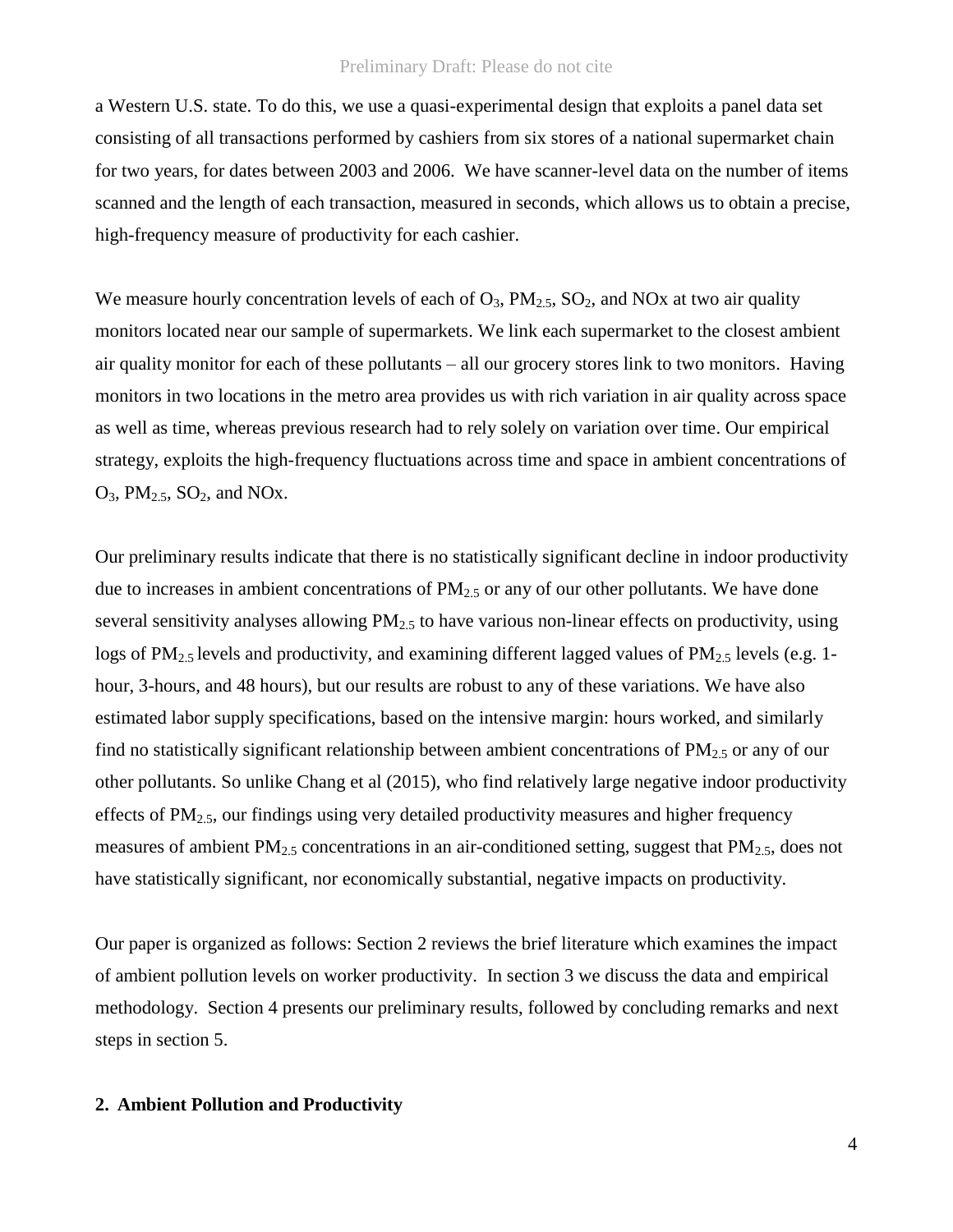The question of how environmental regulation affects some economic outcomes has been studied extensively. There is an wide-ranging literature that investigates how the costs of complying with EPA regulations affects productivity (e.g., Färe, Grosskopf and Pasurka 1986, Boyd and McClelland 1999, Berman and Bui 2001a, Gray and Shadbegian 2002, Shadbegian and Gray 2005, Shadbegian and Gray 2006), investment (e.g., Gray and Shadbegian 1998), and environmental performance (e.g., Magat and Viscusi 1990, Gray and Shadbegian 2003, Shadbegian and Gray 2006). There is also a growing literature which examines the impact of environmental regulations on employment (e.g., Berman and Bui 2001b, Greenstone 2002, Morgenstern, Pizer and Shih 2002, Cole and Elliott 2007, Walker 2011, Walker 2013, Gray and Shadbegian 2013, Curtis 2014, Gray, Shadbegian, Wang and Meral 2014, and Ferris, Shadbegian, and Wolverton 2014).

There is a small, nascent empirical literature that uses very detailed labor and air quality data, along with innovative quasi-experimental techniques to examine the linkage between pollution and productivity. This new research has found some evidence that there could be statistically and economically significant increases in contemporaneous worker productivity, both outdoors and indoors, when work site ambient air quality improves. For example, Graff Zivin and Neidell (2012) match detailed worker-level productivity data from 2009 and 2010 for a large California farm with local air quality monitoring data. Their quasi-experimental design allows them to identify the impact of daily variation in ozone levels on labor productivity. Graff Zivin and Neidell find "that ozone levels well below federal air quality standards have a significant impact on productivity: a 10 parts per billion (ppb) decrease in ozone concentrations increases worker productivity by 5.5 percent." Chang et al (2014) examine the impact of outdoor air pollution on the productivity of indoor workers at a pear-packing factory, noting that estimating the effects of pollution on indoor worker productivity is very important, since most output in the wealthiest countries is produced in indoor settings. They note that the factory is not air conditioned. Using a detailed panel dataset on the daily productivity of workers at a single pear-packing plant in Northern California, during the 2001, 2002, and 2003 packing seasons, they find that an increase in outdoor levels of  $PM_{2.5}$ , a harmful pollutant that easily penetrates indoor settings, leads to a statistically and economically significant decrease in pear-packing productivity, with effects occurring at levels well below current air quality standards.<sup>15</sup>

 $15$  However, if they exclude observations from the weeks with air quality alerts because of the massive Biscuit wildfire their estimate is not statistically significant, but it is of similar magnitude.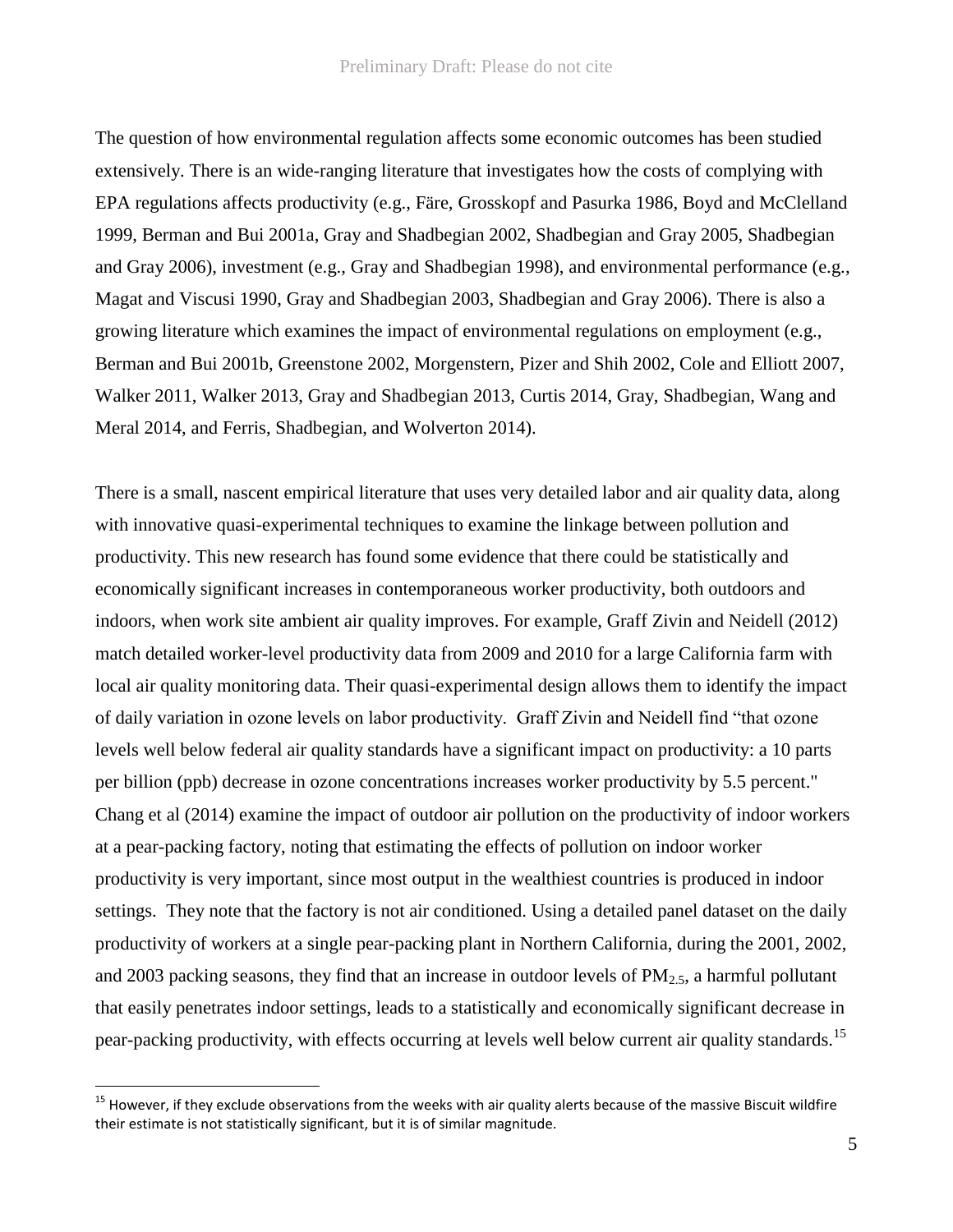More specifically, they find that a 1 microgram per cubic meter  $(\mu g/m3)$  increase in  $PM_{2.5}$  reduces worker productivity by \$0.04 per hour (roughly 0.6%). In contrast, increases in levels of pollutants that do not easily travel indoors, such as ozone, have no estimated statistical impact.<sup>16</sup> This is the first evidence that outdoor pollution can affect the productivity of indoor workers. Li, Liu, and Salvo (2015), is another recent study which examines the impact of outdoor air quality on indoor worker productivity. Using a panel of 98 workers from a manufacturing plant in the Hebei province of China, they find large reductions in contemporaneous indoor worker productivity (on the order of 15%) associated with the first 200  $\mu$ g/m3 increase in concentrations of fine particles (PM<sub>2.5</sub>).

There is some initial evidence that air conditioning may play a protective role, in reducing the amount of outdoor air pollution that indoor workers may be exposed to. Particularly for  $PM_{2.5}$ , recent research indicates that while  $PM_{2.5}$  is able to enter buildings easily, air conditioning and filtration systems (e.g. HVAC) can effectively reduce  $PM_{2.5}$  in indoor settings (EPA, 2009)<sup>17</sup>, but measurements of indoor and outdoor concentrations of  $PM<sub>2.5</sub>$  can vary, even in retail stores with air conditioning and filtrations systems (Chan et al 2012). The effectiveness of  $PM_{2.5}$  removal depends on building types, the types and use of air conditioning and filtration systems, in particular, the effectiveness rating of the air filter (Riley et al 2002). Because the filters remain in place and can continue to capture fine particles, even when air conditioning systems are used in ventilation mode, they can continue to effectively remove  $PM_{2.5}$  even when the systems are not cooling the air. (Bennett et. al., 2012 and Zaatari et. al., 2014)

# **3. Data and Empirical Methodology**

 $\overline{a}$ 

The goal of this paper is to estimate the impact of  $PM_{2.5}$  on indoor worker productivity. To do this we combine data on the productivity of supermarket cashiers in a national chain, using a data set used by Mas and Moretti (2009) with ambient air quality data. The Mas and Moretti data includes transactions level data for all sales that transpired at a set of six grocery stores of a national supermarket chain over a two year period between 2003 and 2006. Even though the data set includes only two years of data for each store the dataset spans four calendar years since the starting dates differ by store. All the stores are located in the same metropolitan area of a state in the Western

<sup>&</sup>lt;sup>16</sup> "Ozone concentrations indoors typically vary between 20% and 80% of outdoor levels depending upon whether windows are open or closed, air conditioning is used, or other factors such as indoor sources." (EPA 2015b)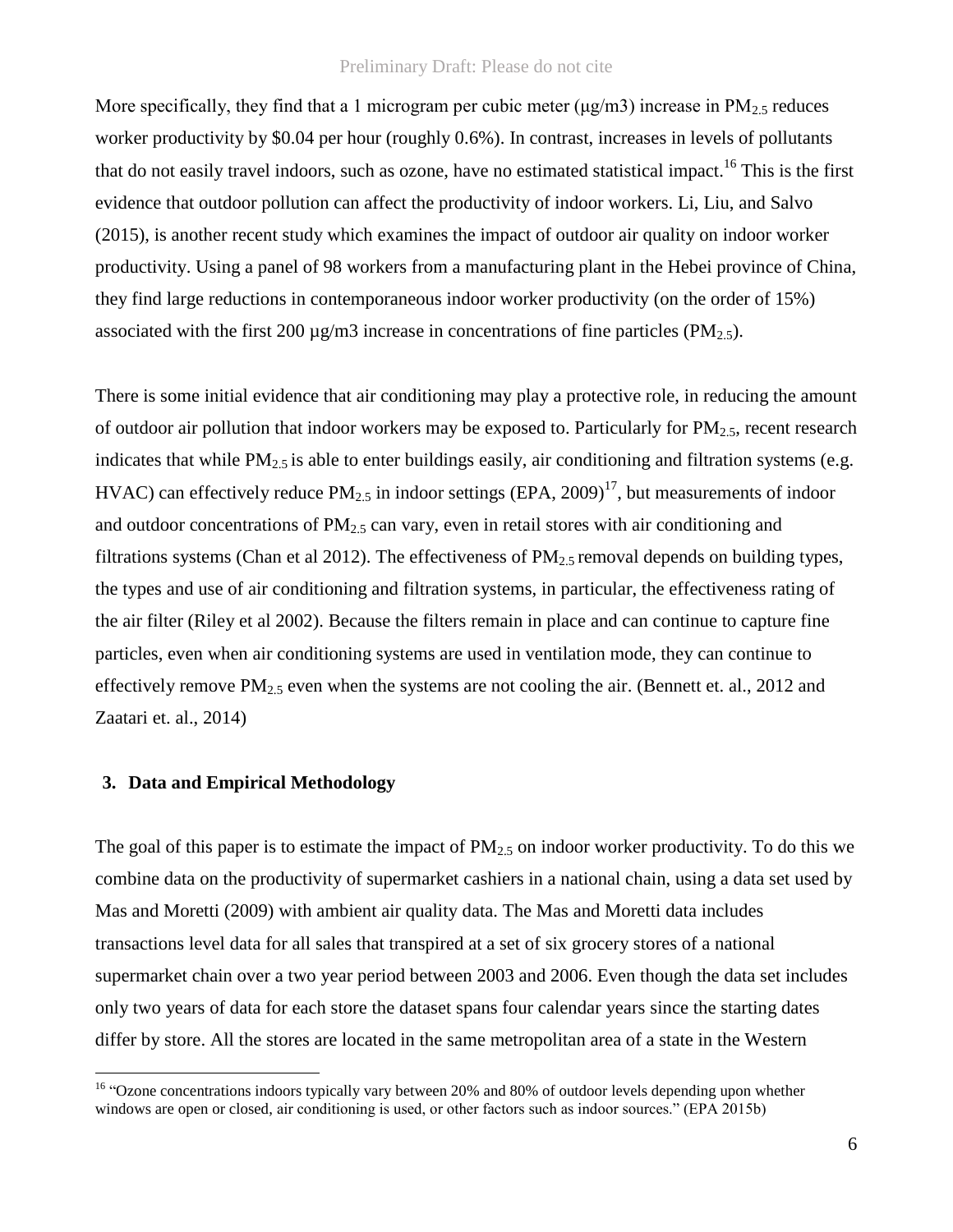Census region. In total, the data includes observations on 394 cashiers. One extremely useful aspect of their data set is that in the grocery store environment they were able to use scanner-level data to construct an extremely high-quality measure of productivity. More specifically, for each store we observe the number of items scanned by each cashier during every transaction, along with precise length of the transaction for a period of two years. In our paper, we define individual productivity as the natural log of the number of items scanned per second during times spent in transactions over one hour intervals.<sup>18</sup> Unlike much of the previous literature, which had to rely on less precise measures of productivity (e.g. monetary or daily output measures), our measure of labor productivity is precise, worker-specific, and varies instantaneously.

To the productivity data we add ambient air quality data and weather data from the closest monitors to each store. We measure hourly concentration levels of each of O3,  $PM_{2.5}$ , SO<sub>2</sub>, and NOx at two outdoor air quality monitors located near our sample of supermarkets. We link each supermarket to the closest ambient air quality monitor for each of these pollutants – there are multiple air quality monitors in this region and all six of our grocery stores link to one of two monitors. Having monitors in two locations in the metro area provides us with rich variation in air quality across space as well as time, whereas previous research had to rely solely on variation over time. Our empirical strategy exploits the high-frequency fluctuations across time and space in ambient concentrations of O3,  $PM<sub>2.5</sub>, SO<sub>2</sub>, and NOx. The two air quality monitors nearest our sample of super markets only have$ hourly  $PM_{2.5}$  data available for years 2004 and 2005. We assume that hourly fluctuations in  $PM_{2.5}$  and the other pollutants in our study are exogenous. We believe this is a reasonable assumption as they not affected by grocery store sales (since grocery stores are only very minor emitters of these pollutants) and fluctuations in ambient pollution concentrations can be caused by sources hundreds of miles away from the monitor. We also control for hourly temperature, humidity, wind speed, and solar radiation.

To assess the impact of  $PM_{2.5}$  on indoor worker productivity we estimate the following equation:

 $18$ Specifically, we sum the number of items that a worker scanned over one hour. We divide this number by the total number of seconds that the worker was in a transaction, where a transaction is defined as the time between when the first item is scanned to when the payment is completed and the receipt for the transaction is given to the customer.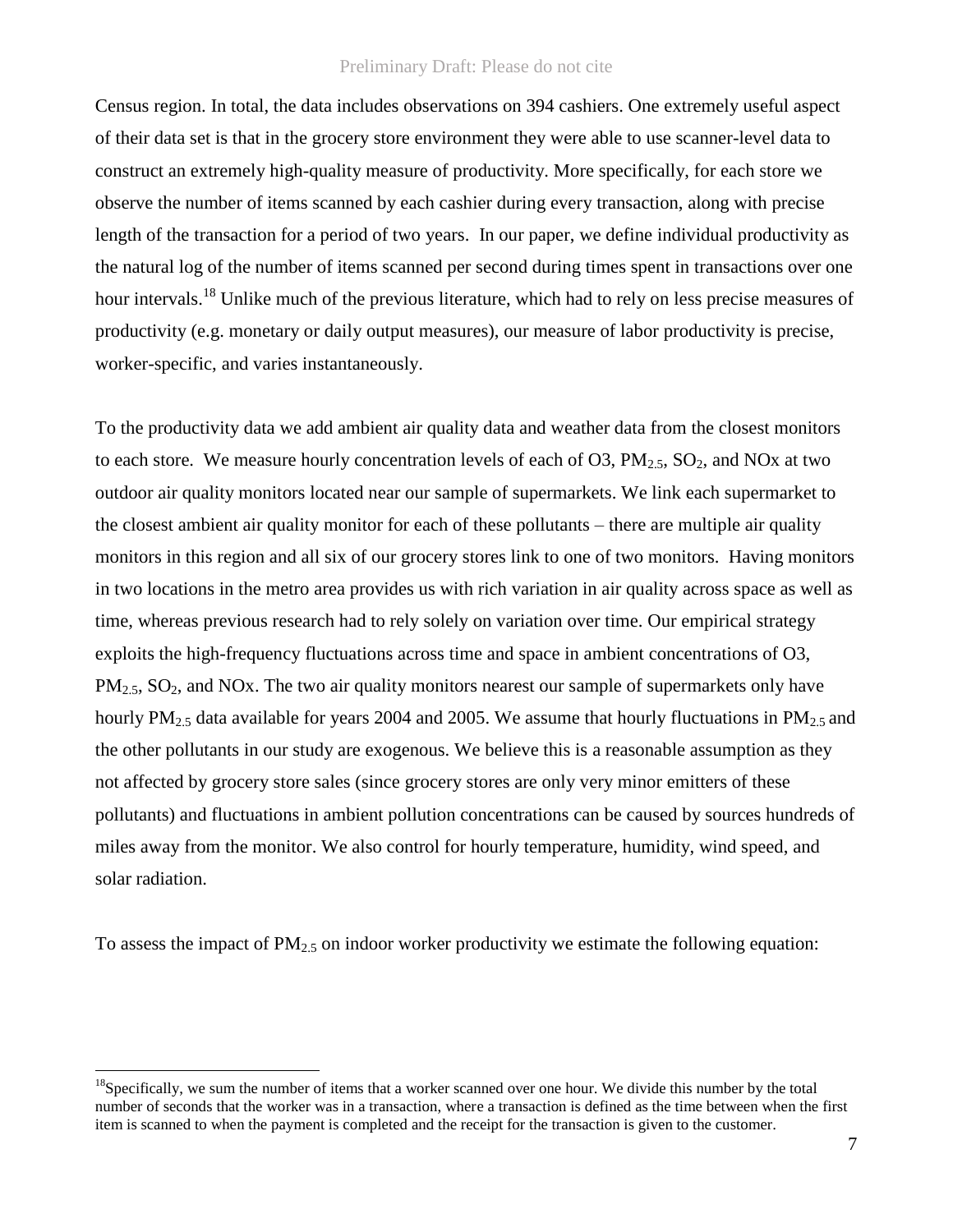(1) Ln(Labor Productivity<sub>iscd</sub>) = 
$$
\alpha_0 + \alpha_1 PM2.5_{mdt} + \alpha_2 O3_{mdt} + \alpha_3 SO2_{mdt} + \alpha_4 NO2_{mdt} + \alpha_5
$$
  
\n $CO_{mdt} + \alpha_6 Temp_{cdt} + \alpha_7 (Temp_{cdt})^2 + \alpha_8 Humidity_{cdt} + \alpha_9 Wind_{cdt} + \alpha_{10} Solar_{cdt} + \alpha_{11} Transactions_{scdt} + \beta_i Worker_i + \delta_{dt} Hour-Day-Store_{dt} + \zeta_{ym} Year-Month_{ym} + \epsilon_{iscdt}$ 

Labor productivity is the log of the average productivity of cashier *i* in the hourly time interval, working in store *s*, in county *c*, on date *d*, and time *t*. Our main explanatory variable of interest is ambient concentration level of  $PM_{2.5}$ , which is measured as an hourly average at monitor m, on date d, at time t. Likewise our other measures of ambient pollution  $O3$ ,  $SO_2$ ,  $NO_2$ , and  $CO$  are also hourly averages at monitor m, on date d, at time t. Similarly temperature, humidity, wind speed, and solar radiation. We also control for the number of hourly transactions at each store, worker fixed effects, hour of day-day of week-store fixed effects, as well as year-month fixed effects.

It is also possible that ambient air quality may affect whether a cashier works and how many hours he or she chooses to work.<sup>19</sup> As Chang et al (2014) note, this presents us with one potential difficulty of estimating the effect of  $PM_{2.5}$  on worker productivity, isolating the changes in productivity that are not confounded with changes in labor supply. If the decision of the number of hours worked responds to changes in  $PM_{2.5}$  levels, then the estimated effect of  $PM_{2.5}$  on productivity could be biased due to sample selection. Moreover, like Chang et al, we want to separate the direct effects of  $PM_{2.5}$  on productivity from a worker's decision to work and the number of hours they work.

The cashiers submit their preferences for hours and shifts two weeks before a shift, thus the withinday timing of entry and exit of workers due to shift changes is arguably exogenous to ambient air quality. This allows us to test for the possibility of sample selection bias due to labor supply responding to levels of  $PM_{2.5}$ . To do this we estimate a regression using hours worked in the day as our outcome variable and including all the explanatory variables from equation (1). We do not find any statistical evidence that  $PM_{2.5}$  or the other pollutants affect labor supply, measured on this intensive margin hours worked. Therefore we expect that any estimated effect  $PM_{2.5}$  on productivity will not be confounded with changes in the labor supply.

 $^{19}$  Hanna and Oliva (2015) provide evidence that pollution levels can impact labor supply using variation in sulfur dioxide (SO<sub>2</sub>) emissions from the closing of a large oil refinery in Mexico City. They find that the closing of the refinery led to a nearly 20% reduction in SO<sub>2</sub> emissions in the area around the plant leading to a 3.5% increase in hours worked per week.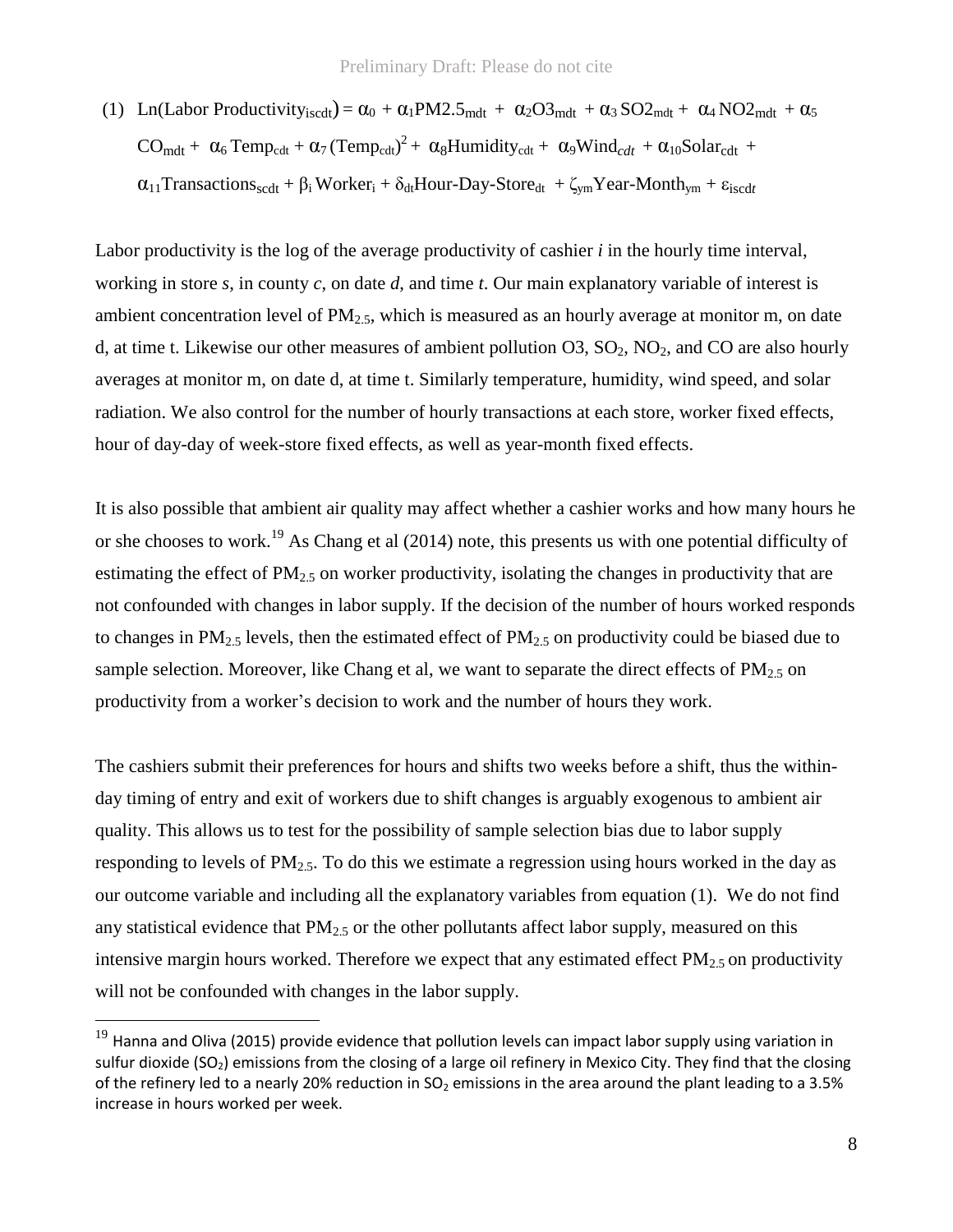While these particular supermarkets do not also report on their air conditioning and air filtration use, along with the cashier productivity measures, we estimate air conditioning use in supermarkets in the U.S. West. We examine data on air conditioning use by grocery stores and supermarkets from the U.S. Energy Information Administration 2003 Commercial Buildings Energy Consumption Survey.<sup>20</sup> We use the micro data with sample weights, grocery stores in the U.S. West with more than 20 employees (to focus on chain stores, rather than small shops with fewer than 5 employees). All report the use of air conditioning systems for cooling indoor air (packaged A/C or central A/C), and they report, on average, 75 percent cooling. Thus, we expect that the supermarkets in our sample likely use air conditioning and air filtration systems. Some local building codes and industry standards indicate a minimum amount of ventilation in supermarkets and grocery stores (Zaatari et al 2014, and Bennett et. al., 2012). More research is needed to understand to what extent air conditioning and ventilation systems may reduce PM<sub>2.5</sub> in grocery stores, if at all. Zaatari et al (2014) cite two recent studies that measured concentrations of  $PM_{2.5}$ , both from outdoor and indoor sources, for U.S. retail stores. Chan et al (2012) find that although the two grocery stores in their sample met the minimum requirements for ventilation,  $PM_{2.5}$  concentrations were not greatly reduced indoors. In fact, while one grocery store had lower  $PM_{2.5}$  concentrations indoors than measured outside, in the other grocery store they measured concentrations of indoor  $PM_{2.5}$  that were higher from contemporaneous measures of outdoor PM2.5. The second grocery store was observed to have possible indoor sources of PM, and was using less-efficient air filters (MERV 8, rather than MERV 15) than the first store in their sample. . Bennet et al (2012) find that buildings in their sample, which include two grocery stores, generally use low-efficiency air filters which are not as effective as high-efficiency filters at removing  $PM_{2.5}$ .

# **4. Preliminary Findings**

 $\overline{a}$ 

Table 1 presents the summary statistics and description of all variables used in this study. In Table 2 we present our basic models which include only  $PM_{2.5}$ , in both levels and quartile ranges, along with the levels of  $O3$ ,  $SO_2$ ,  $NO_2$ , and  $CO$ . We also include worker fixed effects, hour-day-store fixed effects as well as a set of year-month dummies. Our models do reasonably well explaining the

<sup>&</sup>lt;sup>20</sup> Authors' calculations using the 2003 CBECS microdata

http://www.eia.gov/consumption/commercial/data/2003/index.cfm?view=microdata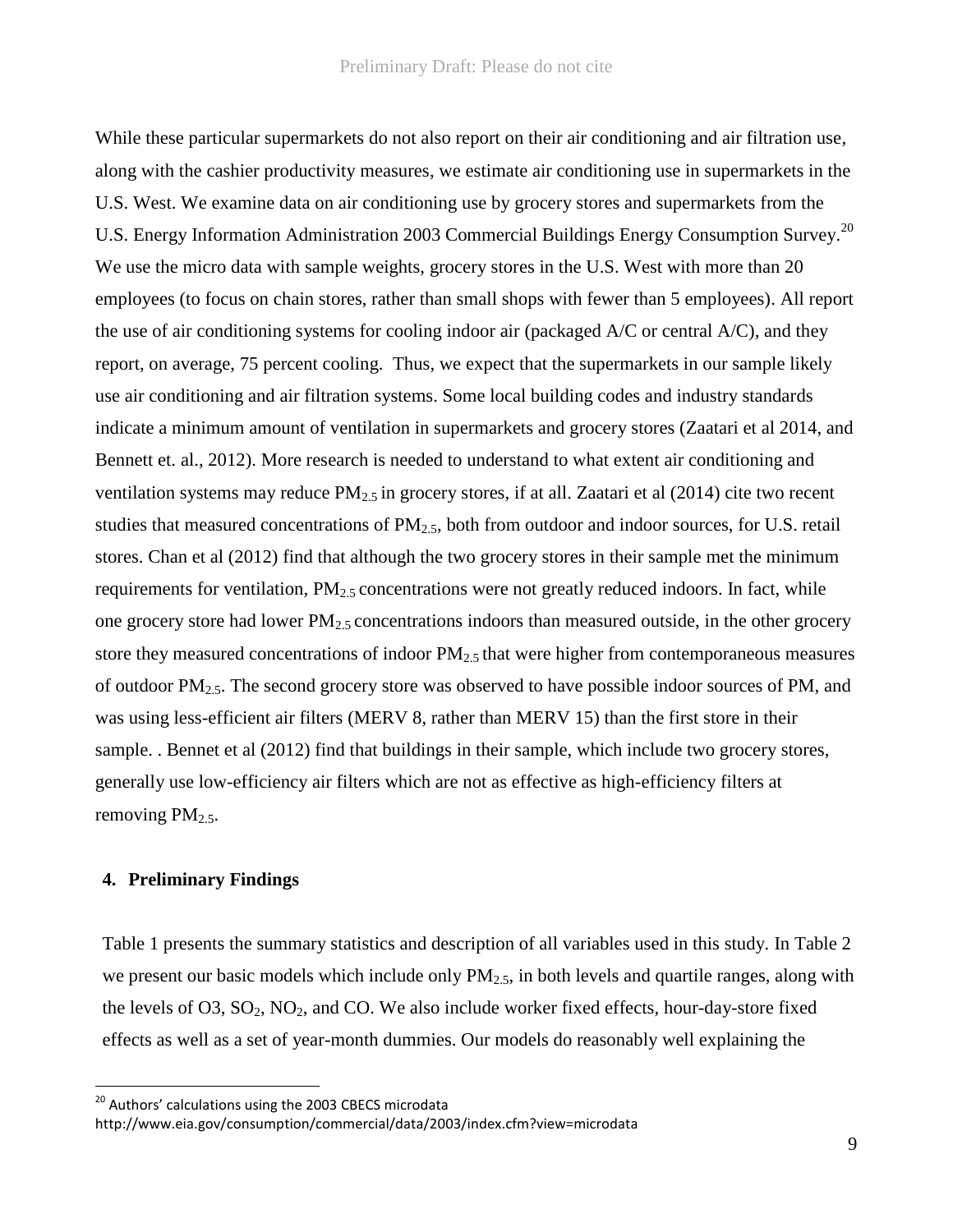variation in labor productivity, with  $R^2$ s around 0.27, except for model (1) without worker fixed effects – worker fixed effects significantly increase the  $R^2$  from 0.16 to 0.27, so we include them in all models. In models  $(1)$ ,  $(2)$ , and  $(5)$  we include PM<sub>2.5</sub> levels and in models  $(3)$  and  $(6)$  we allow PM<sub>2.5</sub> to have a nonlinear impact on labor productivity by including a set of dummy variables representing  $PM_{2.5}$  quartiles (the lowest quartile is the excluded group). In each linear model, except model (2),  $PM_{2.5}$  has the expected negative effect on labor productivity, but this effect is never statistically significant. Moreover, even if the estimated impacts of  $PM_{2.5}$  were significant, the effect would still be quite small. For example, in model (5) in which we control for other pollutants a 10  $\mu$ g/m<sup>3</sup> (approximately a one standard deviation) increase in PM<sub>2.5</sub> levels would only decrease labor productivity by 0.15%. The other pollution variables all have the wrong sign.

In the models in which we allow  $PM<sub>2.5</sub>$  to have a nonlinear effect we still find the expected negative impact on labor productivity, but again the effect is never statistically significant. Furthermore, the estimated PM2.5 effects have an inverted U shape, with the largest estimated impact occurring in the  $3<sup>rd</sup>$  quartile, but again these effects are not economically meaningful. For example in model (6) PM<sub>2.5</sub> levels in the range of 7.8-11.4  $\mu$ g/m<sup>3</sup> would lower labor productivity by approximately 0.14% relative to PM<sub>2.5</sub> levels between 2.6 and 5.4  $\mu$ g/m<sup>3</sup>. We also tested for PM<sub>2.5</sub> impacts at levels above the 90<sup>th</sup> percentile – models (4) and (7) – and while the effect is negative it is small and not significant.

In Table 3 we control for weather – temperature, relative humidity, wind speed, and solar radiation – and hourly transactions at the store to control for demand. None of the temperature variables have a significant effect on productivity, which may not be too surprising given grocery stores are typically climate controlled. Additionally, the set of weather variables, along with the level of hourly transactions adds virtually no explanatory power to our simpler models. Moreover, unsurprisingly including these extra controls did not change the sign, statistical significance or economic significance of the effect of  $PM<sub>2.5</sub>$  on labor productivity. However, the estimated impact of ozone and NOx are now consistently negative, though still not statistically significant at conventional levels. Again, even if these effects were statistically significant, they are still quite small from an economic point of view. For example, in model 13 a 1 ppm and a 10 ppb (approximately a one standard deviation) increase in ozone and NOx respectively would decrease productivity by 1.4% and 0.3%. We plan to look more carefully at the potential effects of these other pollutants, in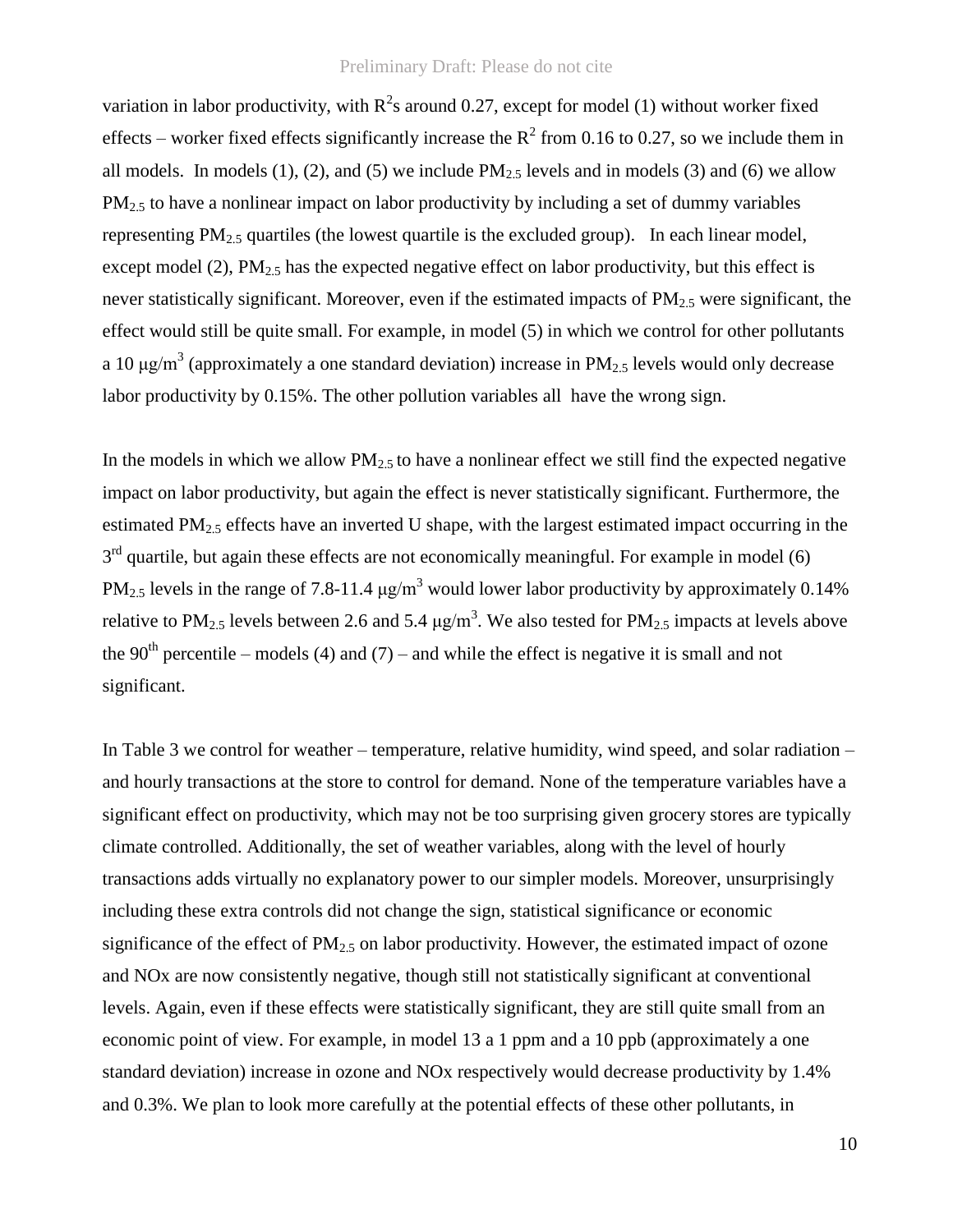particular ozone and NOx. Both have potential health effects, primarily respiratory, that may have short-term effects on productivity.<sup>21</sup>

The milder symptoms associated with  $PM<sub>2.5</sub>$  can begin quickly (possibly as soon as a few hours) after exposure, but not necessarily contemporaneously, and can also affect people for several days after being exposed. So in in table 4, we present results where we lag our measure of  $PM_{2.5}$  by 3 hours to give the workers time to be affected by the fine particles. However, while the impact of  $PM<sub>2.5</sub>$  continues to be negative, the effect is never statistically significant and even if it were, its effect on productivity remains quite small. $^{22}$ 

## **5. Preliminary Conclusions and Next Steps**

We combined hourly data on ambient concentration levels of specific air pollutants – particulate matter (PM<sub>2.5</sub>), ozone (O<sub>3</sub>), sulfur dioxide (SO<sub>2</sub>), nitrous oxides (NOx) – with high frequency data on indoor labor productivity at supermarkets in a western U.S. metropolitan area. Our initial results indicate that there is no statistical relationship between PM2.5 and productivity of supermarket cashiers, suggesting that indoor workers in climate controlled environments may be relatively protected from outdoor air pollution, when compared to outdoor workers or indoor workers without air conditioning. This result stands in contrast to the nascent literature on immediate impacts of different levels of air pollution on contemporaneous productivity which has generally found that contemporaneous worker productivity on days with higher pollution levels is lower. However, these studies are few, and focus on outdoor work (Graff Zivin and Neidell, 2012, Lichter et. al., 2015), indoor settings in highly polluted areas (Li et al., 2015), or indoor work in buildings without air conditioning (Chang et. al, 2014). Our initial finding of a zero impact is not unusual in the literature on employment impacts of environmental regulations, e.g. Berman and Bui (2001b). Our study, focused on supermarkets, suggests further work: if climate control and air conditioning systems are effectively protecting indoor workers from outside air pollutants, that is important and policy-relevant information, which suggests that more research is needed to gain more traction on the complex relationship between ambient air pollution and labor productivity.

See [http://www.epa.gov/airquality/nitrogenoxides/health.html,](http://www.epa.gov/airquality/nitrogenoxides/health.html) and

<http://www.epa.gov/apti/ozonehealth/population.html>

<sup>22</sup> We also tried a 48 hour lagged measure of PM<sub>2.5</sub>, but it showed nearly the same effects as the 3 hour lagged version.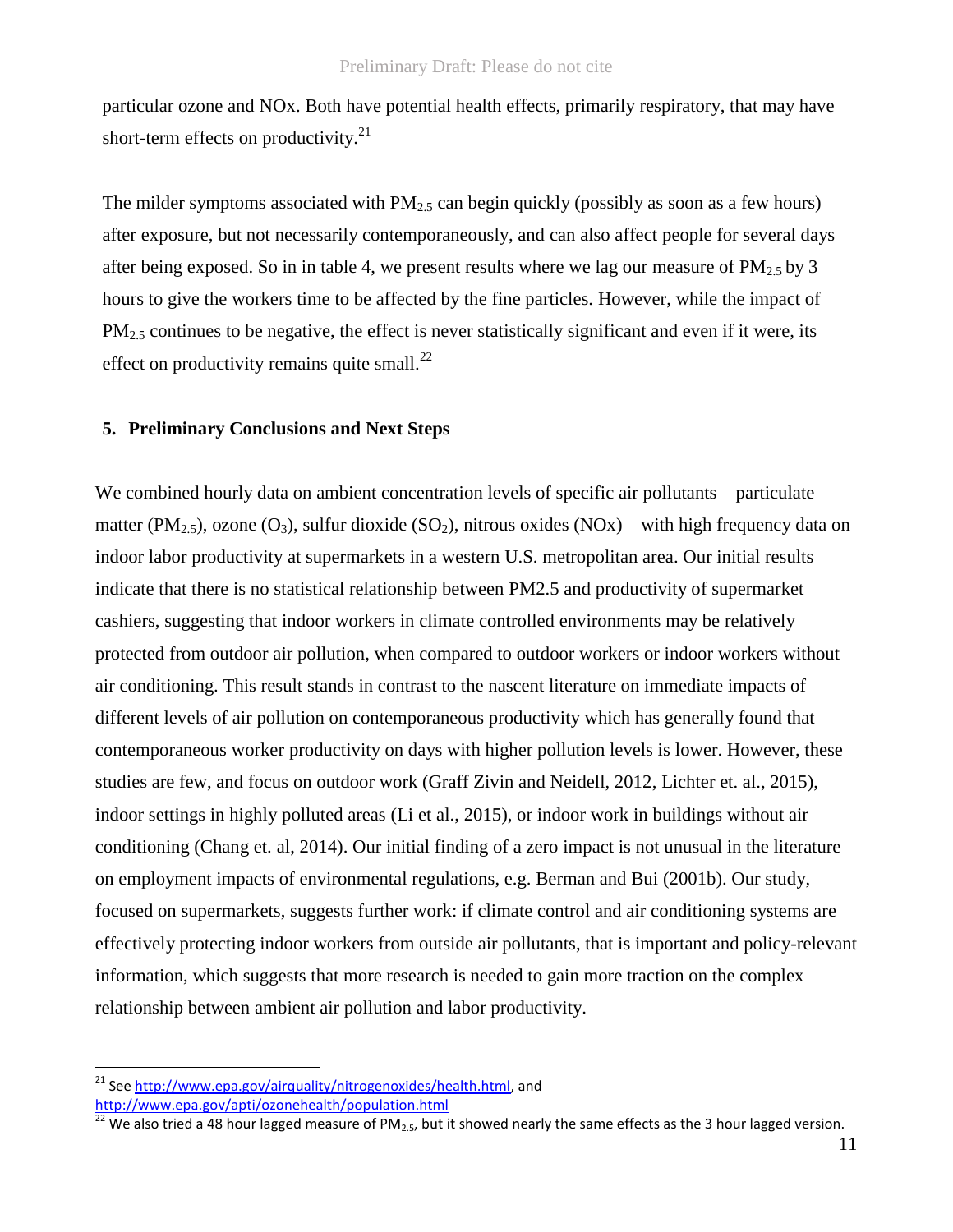# **References**

- Bell, Michelle L, Keita Ebisu, Roger D. Peng, Jemma Walker, Jonathan M. Samet, Scott L. Zeger and Francesca Dominici, (2008) "Seasonal and regional short-term effects of fine particles on hospital admissions in 202 US Counties, 1999–2005." American Journal of Epidemioly 168:1301–1310.
- Bennett, D. H., W. Fisk, M.G. Apte, X. Wu, A. Trout, D. Faulkner, and D. Sullivan (2012) "Ventilation, temperature, and HVAC characteristics in small and medium commercial buildings in California", Indoor Air vol. 22: 309–320.
- Berman Eli and Linda Bui, (2001a) "Environmental regulation and productivity: evidence from oil refineries." Review of Economics and Statistics 83:498–510.
- Berman, Eli, and Linda T. Bui, (2001b) "Environmental Regulation and Labor Demand: Evidence from the South Coast Air Basin," Journal of Public Economics, 79, 265 – 295.
- Bloom, David E. and David Canning (2005). "Health and Economic Growth: Reconciling the Micro and Macro Evidence." Harvard School of Public Health Working Paper.
- Boyd GA, McClelland JD (1999) "The impact of environmental constraints on productivity improvement in integrated paper plants." Journal of Environmental Economics and Management 38:121–142.
- Chan, Wanyu , Meera Sidheswaran, Douglas Sullivan, Sebastian Cohn, William Fisk (2012) "Contaminant levels and source strengths in U.S. retail stores ‐ A pilot study", Environmental Energy Technologies Division Lawrence Berkeley National Laboratory, LBNL-5547E.
- Chang, Tom, Joshua S. Graff Zivin, Tal Gross, Matthew J. Neidell (2014). "Particulate Pollution and the Productivity of Pear Packers" NBER WP #1944.
- Cole, Mathew and Rob J. Elliott. (2007) "Do Environmental Regulations Cost Jobs? An Industry-Level Analysis of the UK" The B.E. Journal of Economic Analysis and Policy vol 7. issue 1 (Topics)
- Dominici, Francesca, Roger D. Peng,, Michelle L. Bell, Luu Pham, Aidan McDermott, Scott L. Zeger, Jonathan M. Samet, (2006). "Fine particulate air pollution and hospital admission for cardiovascular and respiratory diseases." Journal of the American Medical Association, 295:1127– 1134.
- Färe, Rolf, Shawna Grosskopf and Carl Pasurka Jr. (1986) "Effects on Relative Efficiency in Electric Power Generation Due to Environmental Controls" Resources and Energy, Vol. 8, No. 2, (June 1986), 167 184.
- Ferris, Ann, Ronald J. Shadbegian, and Ann Wolverton. 2014. "The Effect of Environmental Regulation on Power Sector Employment: Phase I of the Title IV SO2 Trading Program." Journal of the Association of Environmental and Resource Economists 5, 173-193.
- Graff Zivin, Joshua and Matthew Neidell. "The impact of pollution on worker productivity," American Economic Review, 102(7): 2012.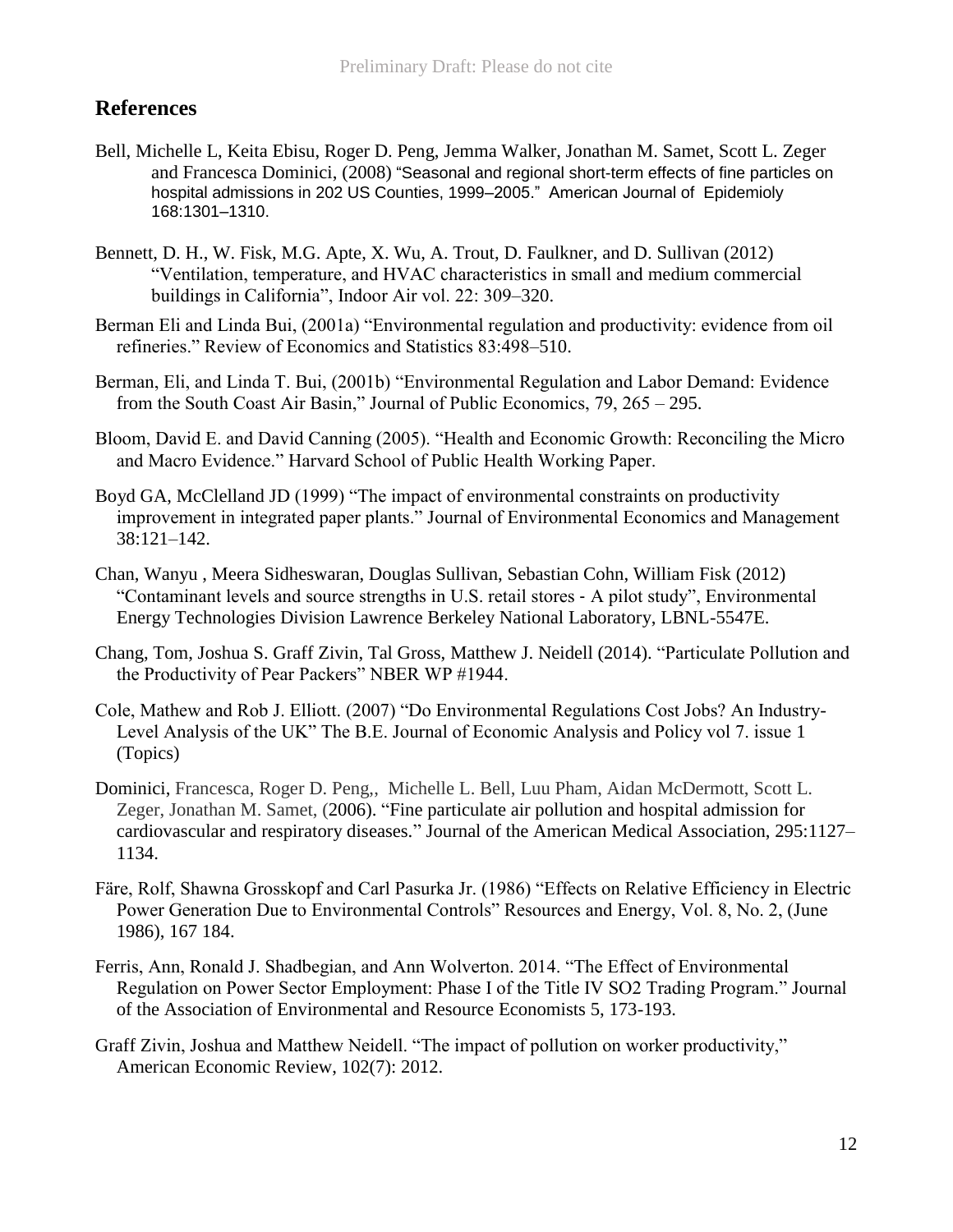- Graff Zivin, Joshua and Matthew Neidell. "Environment, Health, and Human Capital," Journal of Economic Literature 2013, 51(3), 689–730.
- Gray, Wayne B. and Ronald J. Shadbegian. (1998) "Environmental Regulation, Investment Timing, and Technology Choice" Journal of Industrial Economics, 46, 235-56.
- Gray, Wayne B. and Ronald J. Shadbegian, (2003) "Plant Vintage, Technology, and Environmental Regulation", Journal of Environmental Economics and Management, 384-402.
- Gray, Wayne B., Ronald J. Shadbegian, Chunbei Wang, and Merve Meral. (2014) "Do EPA Regulations Affect Labor Demand? Evidence from the Pulp and Paper Industry." Journal of Environmental Economics and Management: 68, 188-202.
- Greenstone, M. (2002). "The Impacts of Environmental Regulations on Industrial Activity: Evidence from the 1970 and 1977 Clean Air Act Amendments and the Census of Manufactures." Journal of Political Economy 110(6): 1175-1219.
- Grossman, Michael (1972), "On the Concept of Health Capital and the Demand for Health," Journal of Political Economy, 80 (2): 223-255.
- Grossman, Michael (2000). "The human capital model" in the *Handbook of Health Economics* edited by Anthony J. Culyer and Joseph P. Newhouse. Vol 1, Part A, pp. 347–408.
- Hanna, Rema and Paulina Oliva, (2015). "The Effect of Pollution on Labor Supply: Evidence from a Natural Experiment in Mexico City." Journal of Public Economics 22: 68-79.
- Li, Teng, Liu, Haoming, and Alberto Salvo (2015). Severe Air Pollution and Labor Productivity. IZA Discussion Paper No. 8916.
- Lichter, Andrea, Nico Pestel, and Eric Sommer (2015). "Productivity Effects of Air Pollution: Evidence from Professional Soccer" IZA Discussion Paper no. 8964.
- List, J. A., D. L. Millimet, P. G. Fredriksson, and W. W. McHone (2003). "Effects of Environmental Regulations on Manufacturing Plant Births: Evidence from a Propensity Score Matching Estimator." The Review of Economics and Statistics 85(4): 944-952.
- Magat, Wesley A. and W. Kip Viscusi. (1990). "Effectiveness of the EPA's Regulatory Enforcement: The Case of Industrial Effluent Standards," Journal of Law and Economics, 33, 331 360.
- Mas, Alexandre and Enrico Moretti (2009). "Peers at Work" *American Economic Review* 99, 112– 145
- Morgenstern, Richard D., William A. Pizer, and Jhih-Shyang Shih. (2002) "Jobs Versus the Environment: An Industry-Level Perspective." Journal of Environmental Economics and Management 43: 412-436.
- Riley, William J., Thomas E. McKone, Alvin C.K. Lai, and William Nazaaroff (2002), "Indoor Particulate Matter of Outdoor Origin: Importance of Size-Dependent Removal Mechanisms", Environ. Sci. Technol. 36, 200-207
- Shadbegian, R.J. and W.B. Gray. (2006). Assessing Multi-Dimensional Performance: Environmental and Economic Outcomes. Journal of Productivity Analysis, 26, 213-234.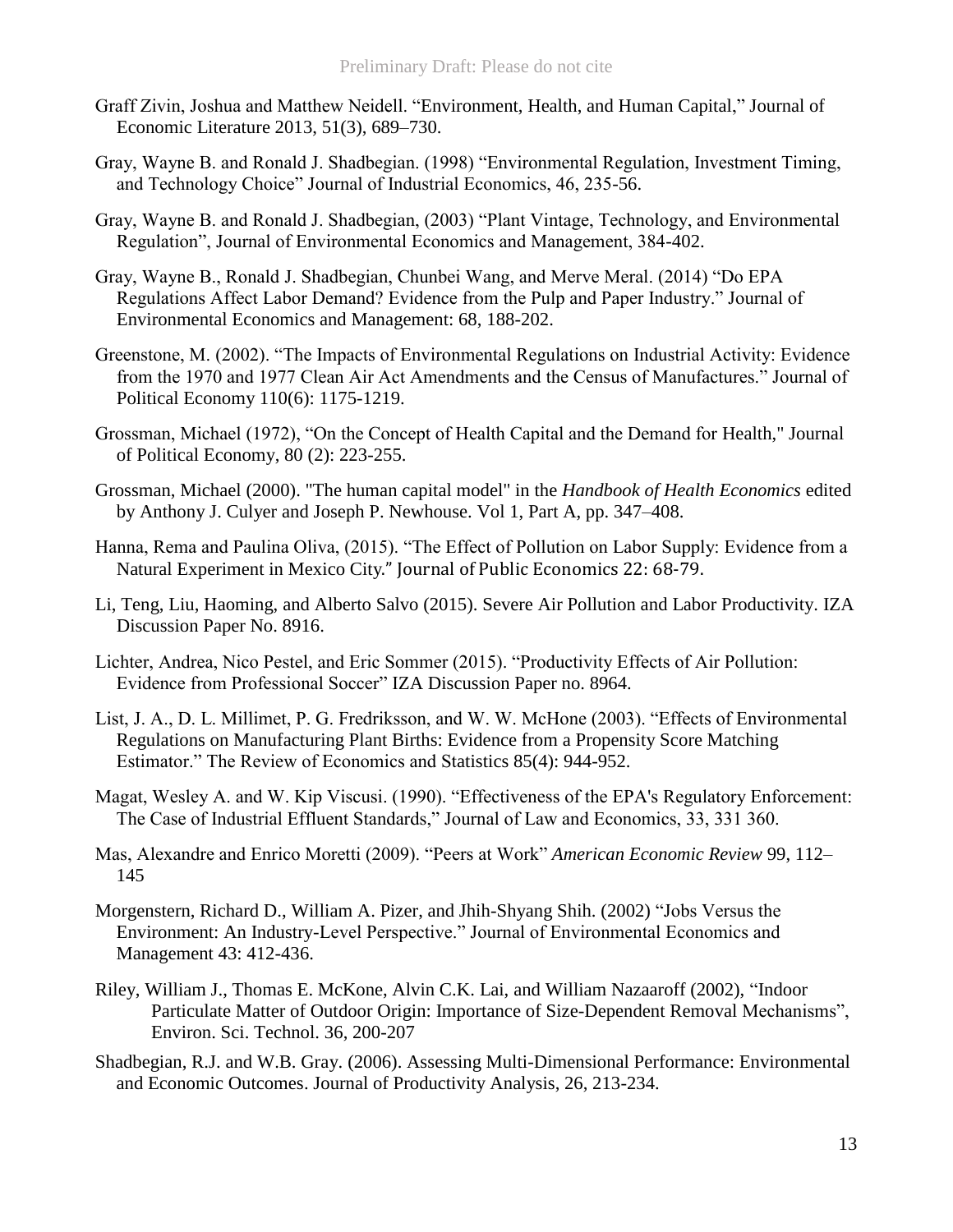- Stafoggia, Massimo, Evangelia Samoli, Ester Alessandrini, Ennio Cadum, Bart Ostro, Giovanna Berti, Annunziata Faustini, Benedicte Jacquemin, Cristina Linares, Mathilde Pascal, Giorgia Randi, Andrea Ranzi, Elisa Stivanello, Francesco Forastiere, and the MED-PARTICLES Study Group, (2013) "Short-term Associations between Fine and Coarse Particulate Matter and Hospitalizations in Southern Europe: Results from the MED-PARTICLES Project." Environmental Health Perspectives 121, 1026-1033.
- U.S. Environmental Protection Agency, (2009), Integrated Science Assessment for Particulate Matter.
- U.S. Environmental Protection Agency, (2014), RIA for proposed Ozone NAAQS.
- U.S. Environmental Protection Agency, (2012), RIA for final PM NAAQS.
- U.S. Environmental Protection Agency, (2015a), RIA for final Clean Power Plan.
- U.S. Environmental Protection Agency, (2015b), Health Effects of Ozone in the General Population, <http://www.epa.gov/apti/ozonehealth/population.html>
- Walker, Reed. (2011). "Environmental Regulation and Labor Reallocation." American Economic Review: Papers and Proceedings, 101(2)..
- Zaatari, Marwa, and Elena Nirlo, Daranee Jareemit, Neil Crain, Jelena Srebric, and Jeffrey Siegel (2014) "Ventilation and indoor air quality in retail stores: A critical review", *HVAC&R Research* vol. 20, 276–294.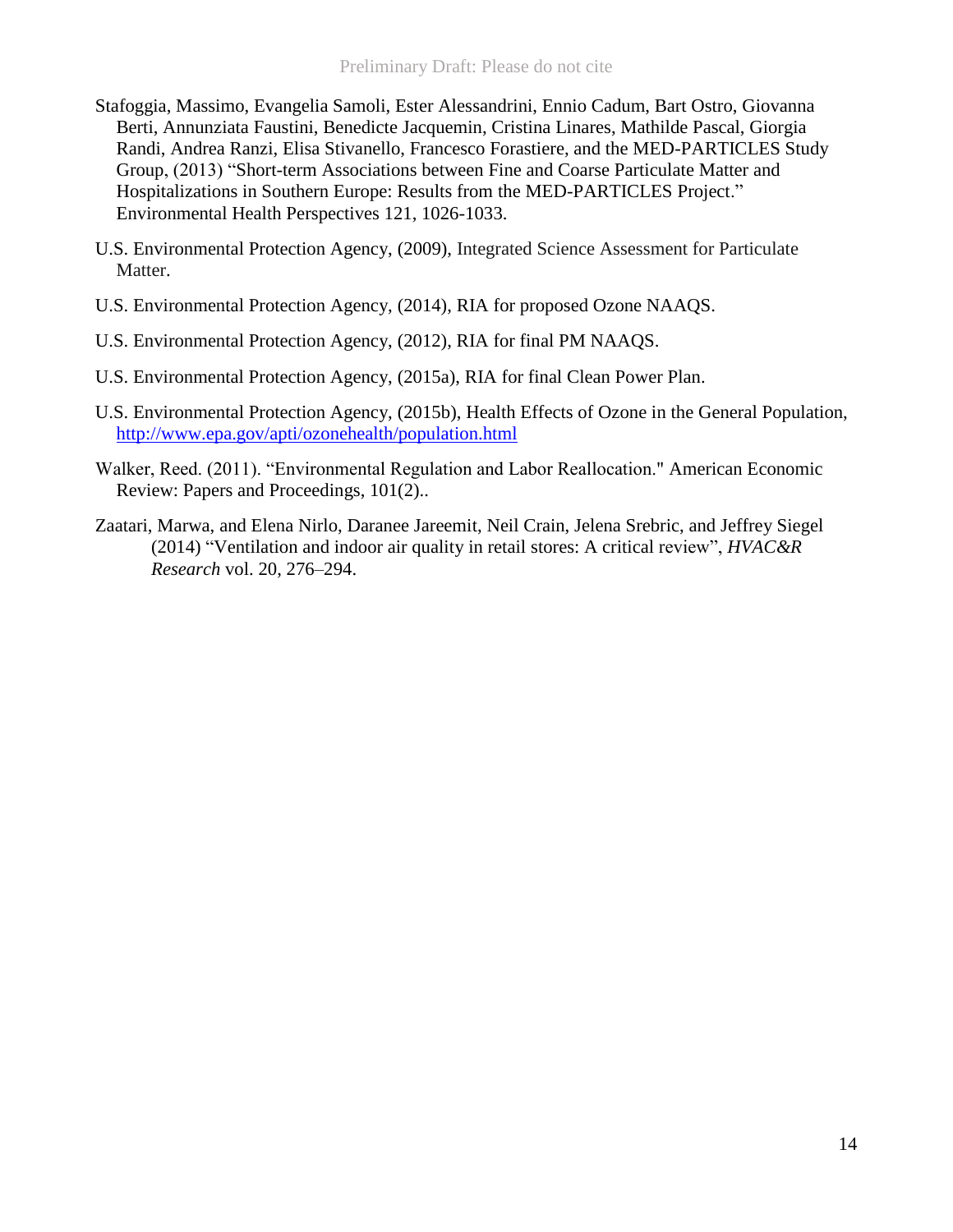|                                                               | Hourly data |           |                                |                    |  |  |
|---------------------------------------------------------------|-------------|-----------|--------------------------------|--------------------|--|--|
| Variables:                                                    | <b>Mean</b> | Std. dev. | 10 <sub>th</sub><br>percentile | 90th<br>percentile |  |  |
| <b>Ln(Labor Productivity)</b>                                 |             |           |                                |                    |  |  |
| Air quality:                                                  |             |           |                                |                    |  |  |
| measured over 2004 & 2005at two<br>monitors in the metro area |             |           |                                |                    |  |  |
| PM 2.5                                                        | 11.0        | 10.5      | $\overline{2}$                 | 23                 |  |  |
| <b>PM 10</b>                                                  | 18.5        | 9.7       | 8                              | 33                 |  |  |
| Ozone $(O3)$                                                  | 0.02        | 0.01      | 0.00                           | 0.04               |  |  |
| Sulfur Dioxide (SO2)                                          | 1.3         | 1.5       | $\theta$                       | 3                  |  |  |
| Nitrogen Dioxide (NO2)                                        | 14.0        | 10.2      | $\overline{4}$                 | 30                 |  |  |
| Carbon Monoxide (CO)                                          | 0.44        | 0.38      | 0.25                           | 0.8                |  |  |
| Temperature                                                   | 15.3        | 6.9       | 8                              | 25                 |  |  |
| Solar radiation                                               | 207.0       | 293.1     | $\theta$                       | 730                |  |  |
| Wind                                                          | 3.5         | 2.3       | $\theta$                       | 6.4                |  |  |
| Relative humidity                                             | 74.9        | 21.6      | 39                             | 97                 |  |  |

# **Table 1 – Summary Statistics**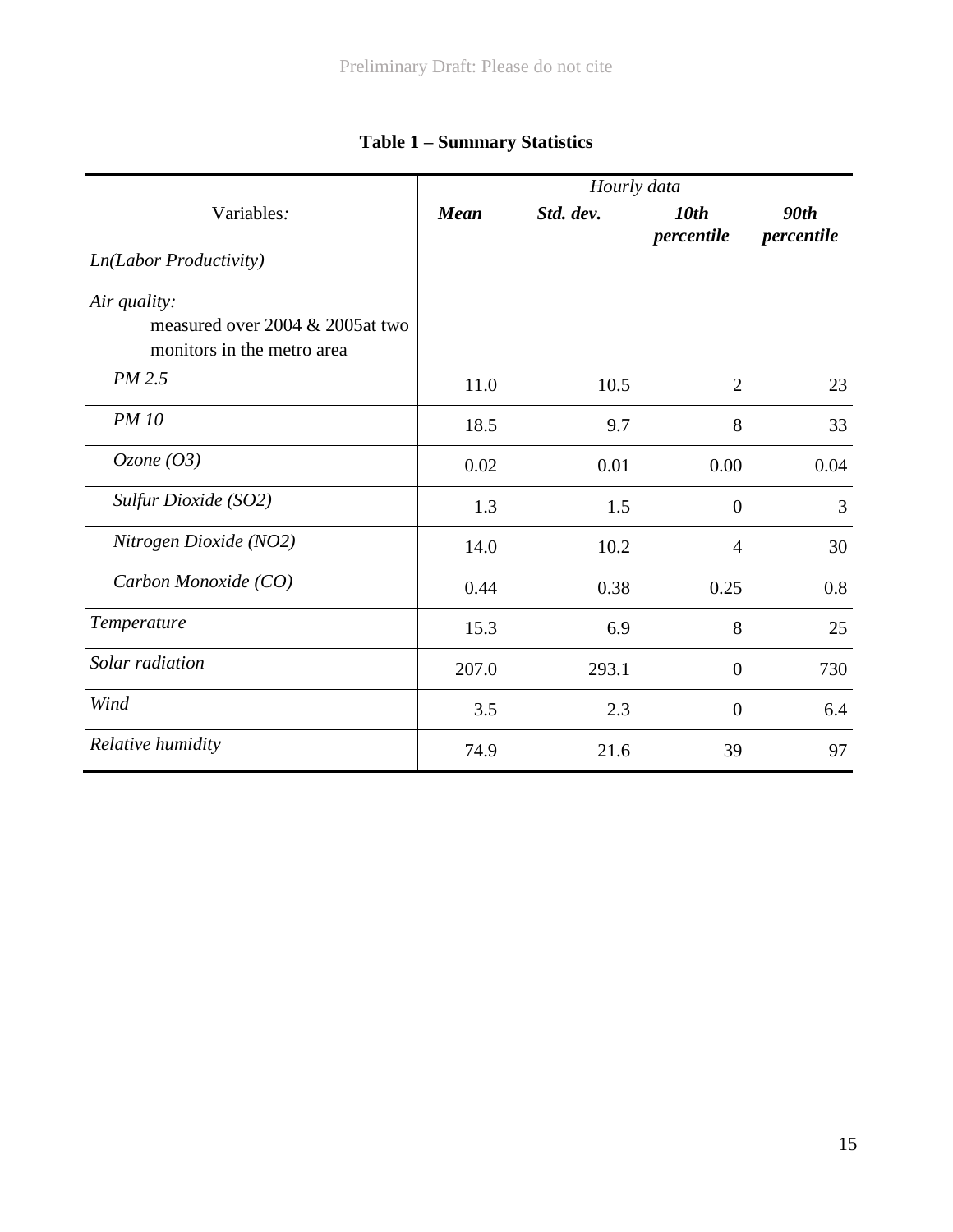# **Table 2 – Impact of PM2.5 on Labor Productivity**

| <b>Model</b>                   | $\mathbf{1}$   | $\overline{2}$ | $\overline{\mathbf{3}}$ | $\overline{\mathbf{4}}$ | 5              | 6              | $\overline{7}$ |
|--------------------------------|----------------|----------------|-------------------------|-------------------------|----------------|----------------|----------------|
|                                |                |                |                         |                         |                |                |                |
| <b>PM2.5</b>                   | $-0.0000863$   | 0.0000535      |                         |                         | $-0.0001499$   |                |                |
|                                | (0.000172)     | (0.0001673)    |                         |                         | (0.00017)      |                |                |
| <b>PM2.5 Quartiles:</b>        |                |                |                         |                         |                |                |                |
| 2.6-5.4 (Omitted)              |                |                |                         |                         |                |                |                |
|                                |                |                |                         |                         |                |                |                |
| 5.4-7.8                        |                |                | $-0.0006471$            |                         |                | $-0.0004799$   |                |
|                                |                |                | (0.003)                 |                         |                | (0.003)        |                |
| 7.8-11.4                       |                |                | $-0.0032693$            |                         |                | $-0.0041634$   |                |
|                                |                |                | (0.003)                 |                         |                | (0.003)        |                |
| >11.4                          |                |                | $-0.0007543$            |                         |                | $-0.0014011$   |                |
|                                |                |                | (0.003)                 |                         |                | (0.003)        |                |
| $PM2.5 > = 20$                 |                |                |                         | $-0.0010157$            |                |                | $-0.001951$    |
|                                |                |                |                         | (0.004)                 |                |                | (0.004)        |
| <b>Other Pollutants:</b>       |                |                |                         |                         |                |                |                |
| <b>O3</b>                      |                |                |                         |                         | 0.1963627      | 0.2114551      | 0.2002099      |
|                                |                |                |                         |                         | (0.120)        | (0.119)        | (0.121)        |
| SO <sub>2</sub>                |                |                |                         |                         | 0.0009338      | 0.0008135      | 0.00086        |
|                                |                |                |                         |                         | (0.001)        | (0.0005)       | (0.001)        |
| NO2                            |                |                |                         |                         | 0.0000511      | 0.0000691      | 0.0000367      |
|                                |                |                |                         |                         | (0.000)        | (0.000)        | (0.000)        |
| CO                             |                |                |                         |                         | 0.0028031      | 0.0021967      | 0.0024942      |
|                                |                |                |                         |                         | (0.005)        | (0.005)        | (0.005)        |
|                                |                |                |                         |                         |                |                |                |
| Worker F.E.                    |                | $\overline{X}$ | $\mathbf X$             | $\overline{X}$          | $\overline{X}$ | $\mathbf X$    | $\overline{X}$ |
| <b>Hour * DOW * Store</b>      | $\overline{X}$ | $\overline{X}$ | $\overline{X}$          | $\overline{X}$          | $\overline{X}$ | $\overline{X}$ | $\overline{X}$ |
| <b>Year-Month Dummies</b>      | $\mathbf X$    | $\overline{X}$ | $\overline{X}$          | $\overline{X}$          | $\mathbf X$    | $\mathbf X$    | $\mathbf X$    |
| <b>Store Transactions/Hour</b> |                |                |                         |                         | $\overline{X}$ | $\overline{X}$ | $\overline{X}$ |
|                                |                |                |                         |                         |                |                |                |
| <b>Observations</b>            | 382,819        | 382,819        | 382,819                 | 382,819                 | 352,787        | 352,787        | 352,787        |
| <b>R-squared</b>               | 0.16           | 0.27           | 0.27                    | 0.27                    | 0.27           | 0.27           | 0.27           |

(standard errors)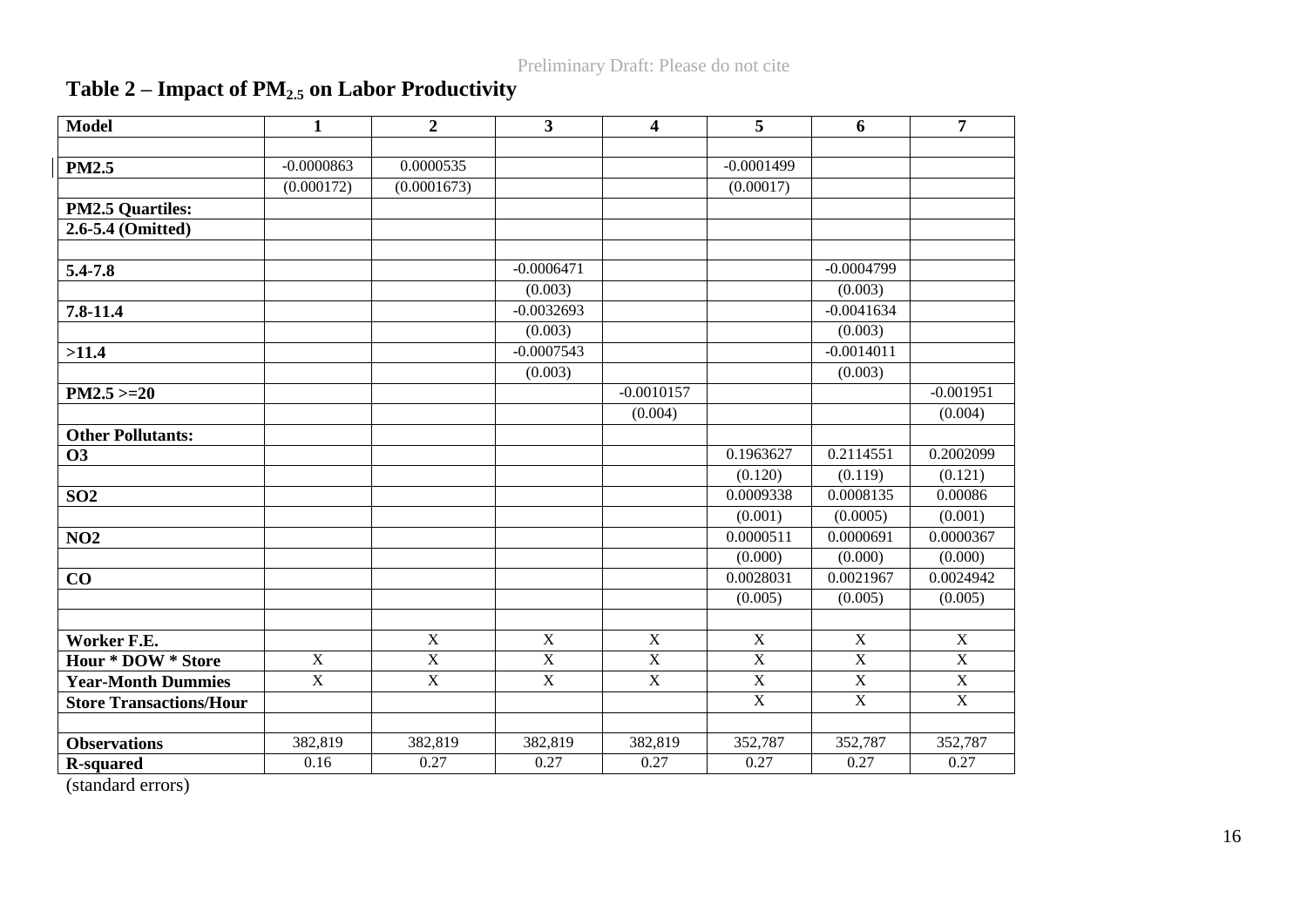# **Table 3 – Impact of PM2.5 on Labor Productivity, with Additional Controls**

| <b>Model</b>                   | 8                       | $\boldsymbol{9}$      | 10                    | 11                      | 12                      | 13               |
|--------------------------------|-------------------------|-----------------------|-----------------------|-------------------------|-------------------------|------------------|
|                                |                         |                       |                       |                         |                         |                  |
| <b>PM2.5</b>                   | $-0.0000598$            |                       |                       | $-0.0001289$            |                         |                  |
|                                | (0.00017)               |                       |                       | (0.00017)               |                         |                  |
| <b>PM2.5 Quartiles:</b>        |                         |                       |                       |                         |                         |                  |
| 2.6-5.4 (Omidted)              |                         |                       |                       |                         |                         |                  |
|                                |                         |                       |                       |                         |                         |                  |
| 5.4-7.8                        |                         | $-0.0002828$          |                       |                         | $-0.0004726$            |                  |
|                                |                         | (0.003)               |                       |                         | (0.003)                 |                  |
| $7.8 - 11.4$                   |                         | $-0.0030621$          |                       |                         | $-0.0031945$            |                  |
|                                |                         | (0.003)               |                       |                         | (0.003)                 |                  |
| >11.4                          |                         | 0.0004103             |                       |                         | $-0.001662$             |                  |
|                                |                         | (0.003)               |                       |                         | (0.003)                 |                  |
| $PM2.5 > = 20$                 |                         |                       | $-0.0017184$          |                         |                         | $-0.0026693$     |
|                                |                         |                       | (0.004)               |                         |                         | (0.004)          |
| <b>Other Pollutants:</b>       |                         |                       |                       |                         |                         |                  |
| <b>O3</b>                      | $-0.0078713$            | $-0.0064155$          | $-0.0102918$          | $-0.0133754$            | 0.0024052               | $-0.0142861$     |
|                                | (0.114)                 | 0.1146068             | (0.115)               | (0.113)                 | (0.113)                 | (0.114)          |
| SO <sub>2</sub>                | 0.0008014               | 0.0007163             | 0.0008051             | 0.0004648               | 0.0003759               | 0.0004379        |
|                                | (0.001)                 | (0.001)               | (0.001)               | (0.000)                 | (0.000)                 | (0.000)          |
| NO2                            | $-0.0002842$            | $-0.0002999$          | $-0.0002884$          | $-0.0002855$            | $-0.0002753$            | $-0.0002942$     |
|                                | (0.00021)               | (0.000)               | (0.000)               | (0.000)                 | (0.000)                 | (0.000)          |
| CO                             | 0.0086574               | 0.0091446             | 0.008666              | 0.0088984               | 0.0084756               | 0.0087636        |
|                                | (0.005)                 | (0.005)               | (0.005)               | (0.005)                 | (0.005)                 | (0.005)          |
|                                |                         |                       |                       |                         |                         |                  |
| Weather                        | $\mathbf X$             | $\mathbf X$           | $\mathbf X$           | $\mathbf X$             | X                       | $\boldsymbol{X}$ |
| Worker F.E.                    | $\overline{X}$          | $\overline{\text{X}}$ | $\overline{\text{X}}$ | $\overline{X}$          | $\mathbf X$             | $\overline{X}$   |
| <b>Hour * DOW * Store</b>      | $\overline{X}$          | $\overline{X}$        | $\overline{\text{X}}$ | $\overline{\mathbf{X}}$ | $\overline{X}$          | $\overline{X}$   |
| <b>Year-Month Dummies</b>      | $\overline{\mathbf{X}}$ | $\overline{X}$        | $\overline{\text{X}}$ | $\overline{\mathbf{X}}$ | $\overline{\mathbf{X}}$ | $\overline{X}$   |
| <b>Store Transactions/Hour</b> |                         |                       |                       | $\overline{X}$          | $\overline{X}$          | $\overline{X}$   |
|                                |                         |                       |                       |                         |                         |                  |
| <b>Observations</b>            | 352,787                 | 352,787               | 352,787               | 352,787                 | 352,787                 | 352,787          |
| <b>R-squared</b>               | 0.27                    | 0.27                  | 0.27                  | 0.27                    | 0.27                    | 0.27             |

(standard errors)